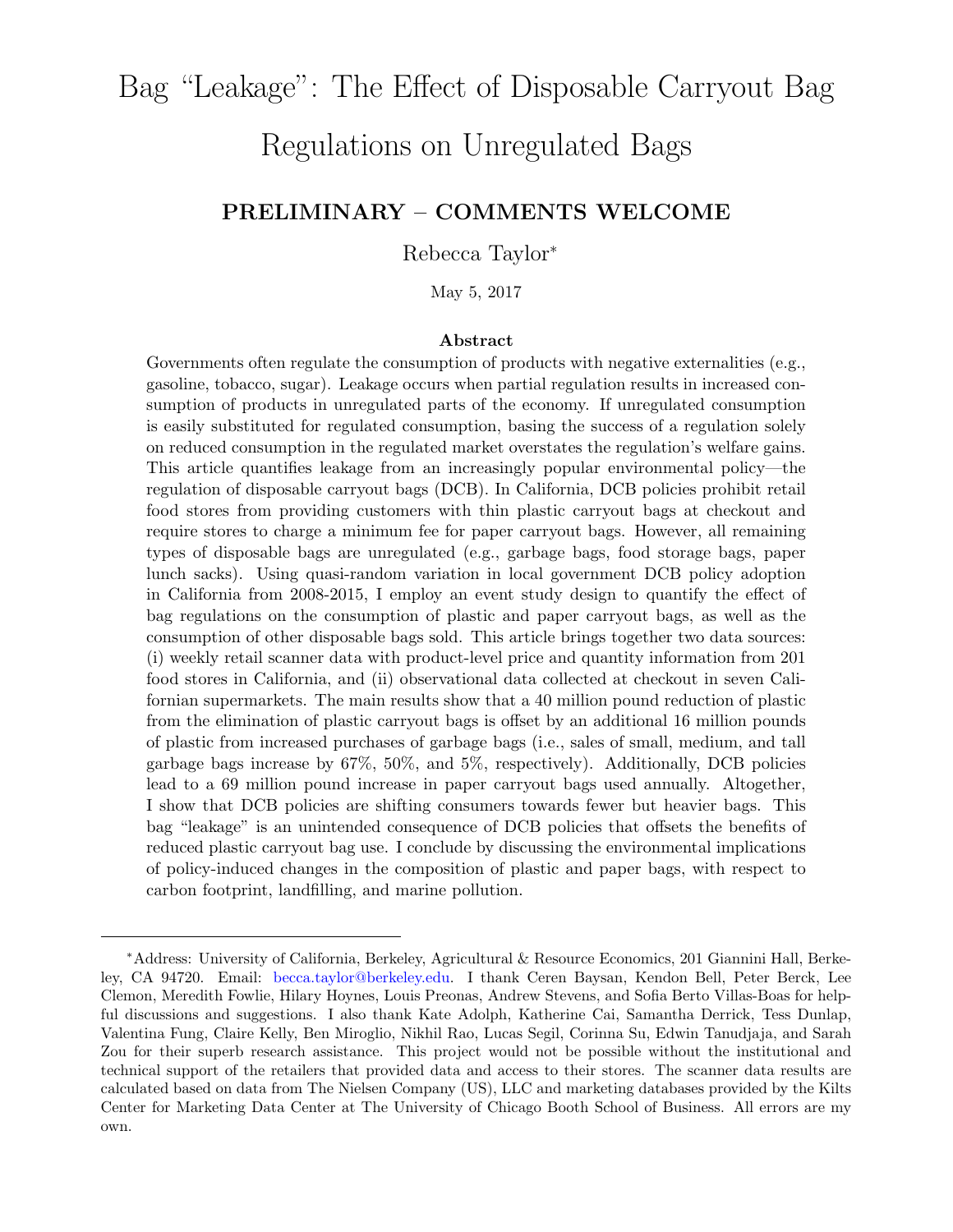# 1 Introduction

Governments often regulate the consumption of products with negative externalities (e.g., alcohol, tobacco, sugar, and gasoline). Leakage occurs when partial regulation results in increased consumption of products in unregulated parts of the economy. If unregulated consumption is easily substituted for regulated consumption, basing the success of a regulation solely on reduced consumption in the regulated market overstates the regulation's welfare gains.

In this article, I quantify leakage from an increasingly popular environmental policy—the regulation of disposable carryout bags (DCB). Many DCB policies prohibit retail food stores from providing customers with thin plastic carryout bags at checkout and require stores to charge a minimum fee for paper carryout bags. However, all remaining types of disposable bags are left unregulated (e.g., garbage bags, food storage bags, and lunch sacks). This article asks the empirical question: Do bans and fees on carryout bags cause consumers to increase their purchases of other unregulated bags?

To answer this question, I bring together two data sources: (i) weekly retail scanner data with store-by-product level price and quantity information, and (ii) transaction level data collected in-store at checkout. Using quasi-random variation in local government DCB policy adoption in California from 2008-2015, I employ an event study design to quantify the effect of DCB policies on the consumption of plastic and paper carryout bags, as well as the consumption of nine other types of disposable bags.

My main results show that a 40 million pound reduction of plastic per year from the elimination of plastic carryout bags is offset by an additional 16 million pounds of plastic from increased purchases of trash bags. In particular, sales of small, medium, and tall trash bags increase by 67%, 50%, and 5%, respectively. This plastic bag "leakage" is an unintended consequence of DCB policies that offsets the benefits of reduced plastic carryout bag use. Additionally, I estimate that DCB policies lead to an additional 69 million pounds of paper annually from increased paper carryout bag use, which is driven by the fact that paper carryout bags are substantially heavier than plastic carryout bags.

These policy-induced changes in plastic and paper bag use have implications for greenhouse gas emissions, marine debris, and landfilling. I conclude this article by comparing the benefits of reduced litter and marine debris from thin plastic carryout bags to the costs of greater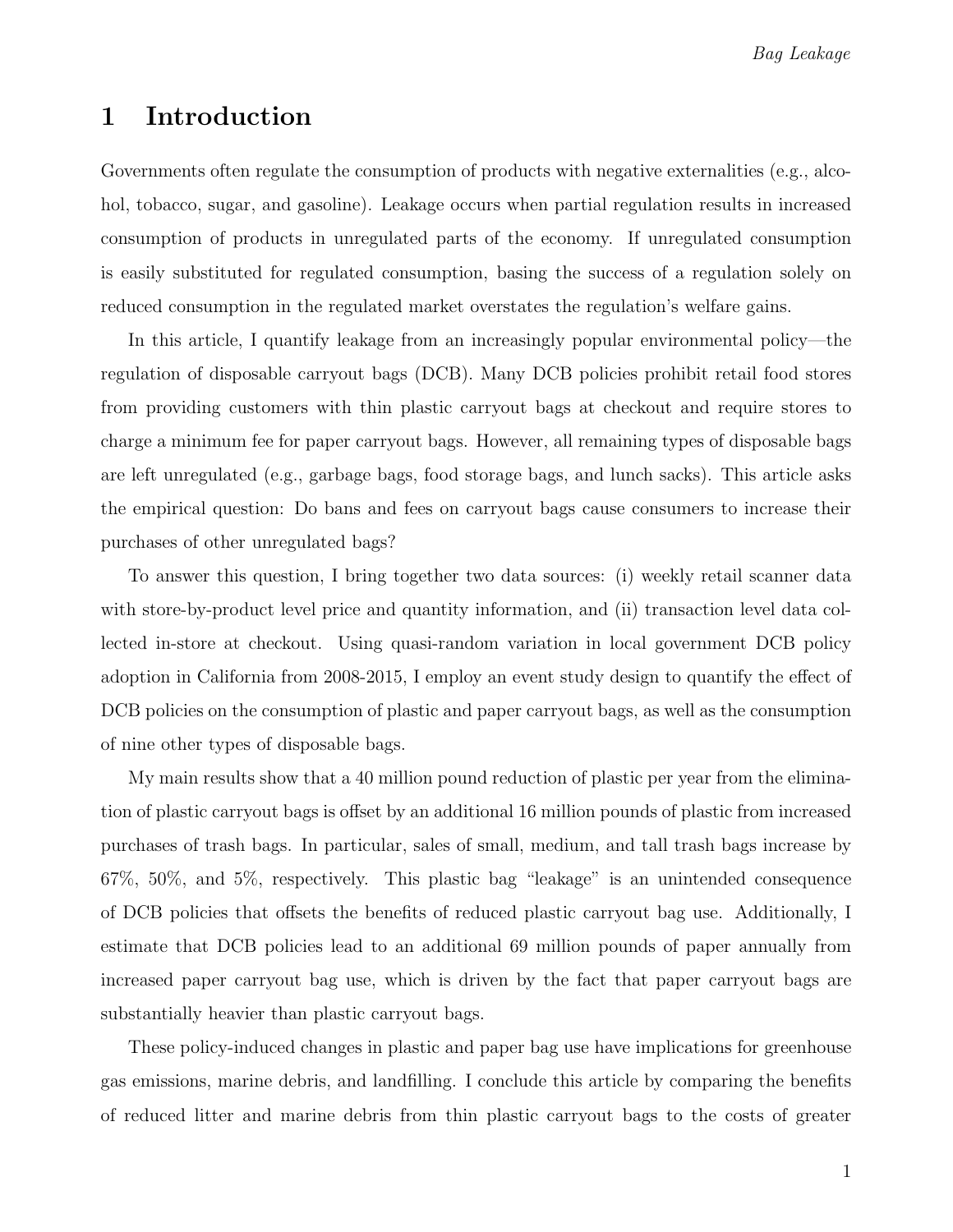emissions from the production of thicker bags, and to the costs of thicker bags taking up more space in landfills. While the upstream relationship between plastic production and carbon footprint is well established, the downstream relationship between plastic litter and marine ecosystems is harder to quantify, making it challenging to evaluate the environmental success of DCB policies. However, it is clear from the results of this article that not examining the leakage effects overstates the regulation's welfare gains.

This article extends the literature on pollution leakage and spillover effects. While numerous studies analyze leakage related to regulating production-driven externalities (such as greenhouse gas emissions),<sup>[1](#page-2-0)</sup> the empirical literature examining leakage from regulating consumption-driven externalities is limited. [Adda and Cornaglia](#page-14-0) [\(2010\)](#page-14-0) analyze the effect of smoking bans in public places on exposure to second-hand smoke. The authors find that bans displace smokers to private places where they contaminate non-smokers, especially young children. [Aguilar](#page-14-1) [et al.](#page-14-1) [\(2016\)](#page-14-1) study a countrywide sugary drink tax in Mexico and document a decrease in the consumption of sugar due to the tax. However, they also find an increase in the consumption of fat, sodium, and cholesterol, and no change in overall calories consumed, indicating substitution towards non-taxed goods. Similar to these studies, I find that DCB policies are circumvented by consumers substituting towards unregulated disposable bags.

This article also provides a key variable for the field of life-cycle assessments—studies that estimate a product's cradle-to-grave environmental impact. Life-cycle assessments of plastic and paper carryout bags have been shown to be sensitive to assumptions made about the weight and number of trash bags displaced by the secondary use of plastic carryout bags [\(Mattila et al.,](#page-15-0) [2011\)](#page-15-0). My results provide an estimate for the reuse of plastic carryout bags—suggesting that at least 12.3% of plastic carryout bags were used as trash bags before the DCB policies went into effect. This estimate can be used as a benchmark for calculating and interpreting life-cycle assessment results going forward.

The remainder of the article is organized as follows. Section [2](#page-3-0) catalogs the data. Section [3](#page-5-0) describes the event study empirical design. Section [4](#page-7-0) presents the main results. Section [5](#page-10-0) discusses the environmental implications of changes in the composition of plastic and paper bags, with respect to carbon footprint, landfilling, and marine pollution. Section [6](#page-14-2) concludes.

<span id="page-2-0"></span><sup>&</sup>lt;sup>1</sup>See [Fowlie et al.](#page-15-1)  $(2016a,b)$  $(2016a,b)$  for a review of this literature.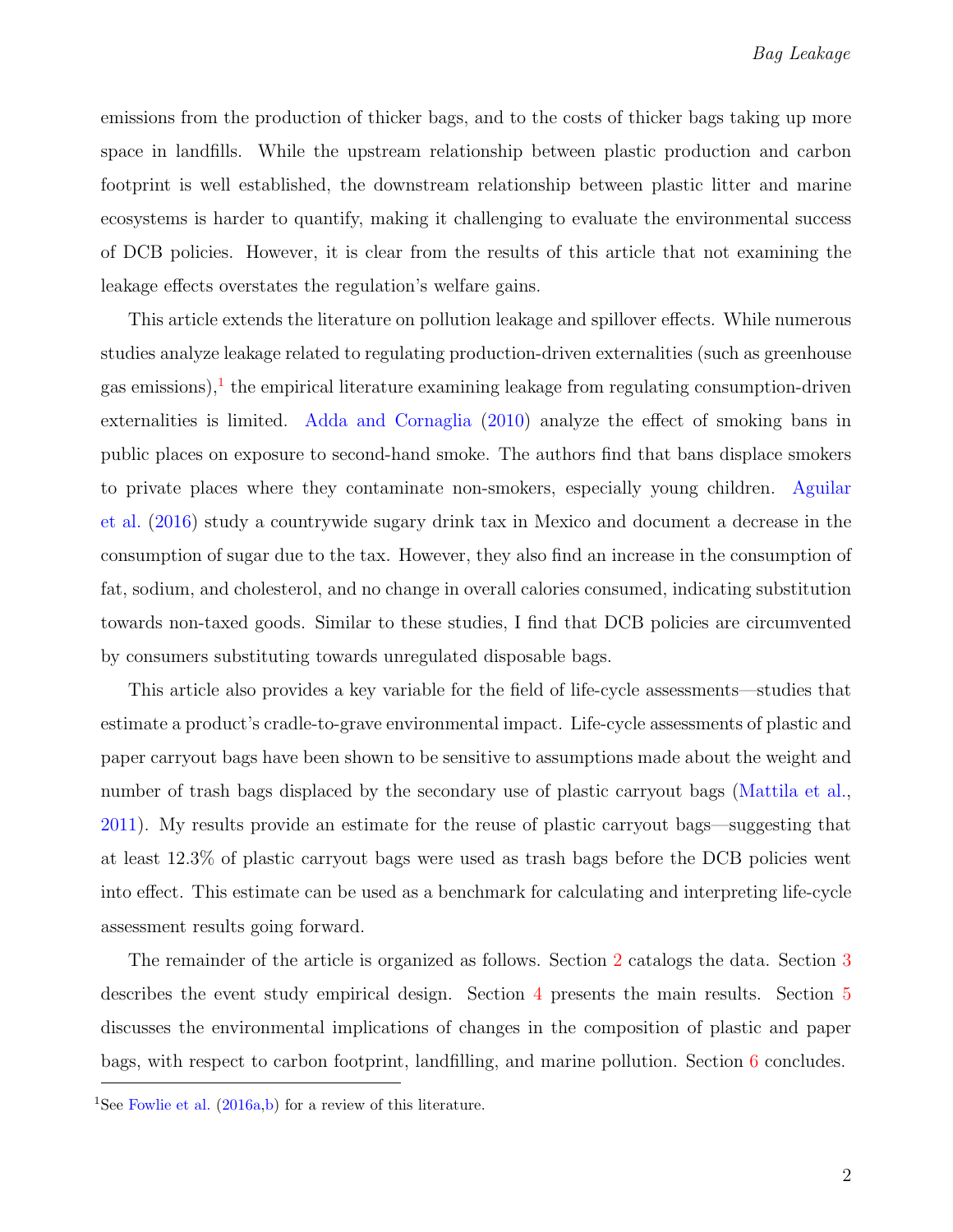Bag Leakage

## <span id="page-3-0"></span>2 Data

### 2.1 Retail Scanner Data

I use the Retail Scanner Database collected by AC Nielsen and made available through the Kilts Center at The University of Chicago Booth School of Business. The retail scanner data consist of weekly price and quantity information generated by point-of-sale systems for participating retail chains across the United States.<sup>[2](#page-3-1)</sup> I use a subset of retail scanner data from participating stores in California between January 2008 and December 2015. While this database contains a wide variety of store formats and types, I focus my analysis on food stores (i.e., supermarkets, grocery stores, and specialty food stores) and mass merchandising stores (e.g., Walmart and Target) because these stores formats regularly sell non-food grocery items, such as food wrapping materials and bags.

I design a sample of participating stores ideal for the event study model which I present in section [3.](#page-5-0) I include stores in jurisdictions (i.e., counties or cities) that meet all of the following criteria: (1) the jurisdiction is located in California, (2) the jurisdiction implemented a DCB policy between January 2008 and December 2015, and (3) the jurisdiction is either an entire county or can be uniquely identified based on its 3-digit zip code. The third criteria is due to a limitation of the Nielsen scanner data—the exact location of each store is not provided making it difficult to match stores to DCB policies. I only know in which county and 3-digit zip code each store is located. Thus I limit the sample to the stores in the 5 counties and 2 cities uniquely identified by their 3-digit zip code that implemented DCB policies during my sample period. This gives me a total of 201 stores. Table [1](#page-17-0) presents characteristics of the seven jurisdictions in my sample, organized by order of DCB policy implementation. In addition to the jurisdiction name, implementation date, and store-sample count, Table [1](#page-17-0) also reports the 2015 estimated population and median household income for each jurisdiction.

I aggregate the raw microdata to the store-by-month-by-product-group level. With respect to bags, there are 9 product groups: (1) Small Trash Bags, (2) Medium Trash Bags, (3) Tall Kitchen Bags, (4) Large Trash Bags, (5) Sandwich Bags, (6) Freezer Bags, (7) Food Storage Bags, (8) Oven Bags, and (9) Paper Sacks. Table [2](#page-18-0) presents the summary statistics for the

<span id="page-3-1"></span><sup>&</sup>lt;sup>2</sup>When a retail chain agrees to share their data, all of their stores enter the database. As a result, the database includes more than 50,000 individual stores.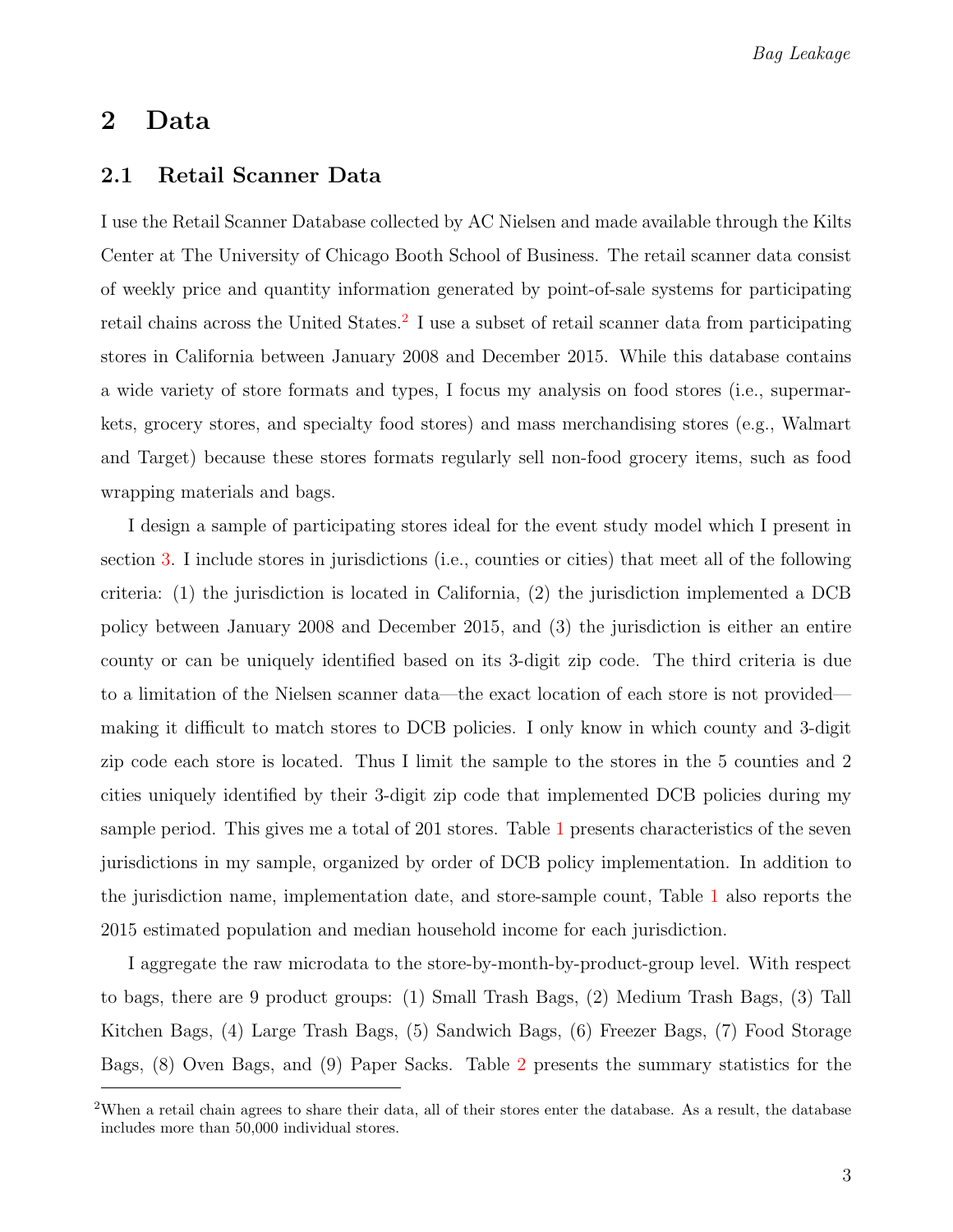quantity and price variables by product group from 2008 to 2011, which is in the pre-policy for all jurisdictions and stores in my sample. While I am interested in the total number of bags sold, bags are generally sold grouped in boxes. Thus I report summary statistics for both boxes and individual bags. Bag product groups vary greatly in their quantities sold and in their prices. On average, stores in my sample sell 58,892 sandwich bags, 2,319 small trash bags, and 345 oven bags per month. The average box of 26 large trash bags costs \$6.58 and the average box of 106 sandwich bags costs \$2.72.

### 2.2 In-store Data

The second data source I employ is in-store data measuring the number and types of carryout bags used at checkout. These data were obtained through direct observation of transactions by enumerators stationed inside grocery stores near checkout lanes. The enumerators made bi-weekly visits to a set of 7 treated and control stores during the months before and after a DCB policy change in the San Francisco Bay Area. Three of the stores visited experienced a DCB policy change mid-sample period, 2 of the stores had a DCB policy in place for the entire sample period, and 2 of the stores had no policy for the entire sample period. These visits were made over five months—one month before (December 2013) and four months after (January-April 2014) the policy change.<sup>[3](#page-4-0)</sup> For a highly detailed discussion of the in-store data and the data collection methodology, please see [Taylor and Villas-Boas](#page-15-3) [\(2016\)](#page-15-3).

For each observed transaction, data was collected on the number and types of checkout bags used, whether a bagger was present, the length of the transaction in minutes, and basic demographic characteristics of the person paying, such as gender and race. This type of transaction specific information can only be gained from in-store observations, and is not included in the scanner datasets from these stores.

Table [3](#page-20-0) provides summary statistics for these data with respect to the number of carryout bags used per transaction—by bag type (i.e., plastic, paper, and reusable) and by whether or not the transaction occurred at a store with a DCB policy in effect.<sup>[4](#page-4-1)</sup> The average transaction at a store without a DCB policy used 3.73 plastic bags, 0.04 paper bags, and 0.15 reusable

<span id="page-4-0"></span><sup>&</sup>lt;sup>3</sup>Each visit lasted 1 to 2 hours and was made on either Saturday or Sunday between 11:00am and 7:00pm. To prevent potential biases, the order in which the stores were visited on each observation date was randomized.

<span id="page-4-1"></span><sup>&</sup>lt;sup>4</sup>Two of the control stores has a DCB policy in place for the entire sample period.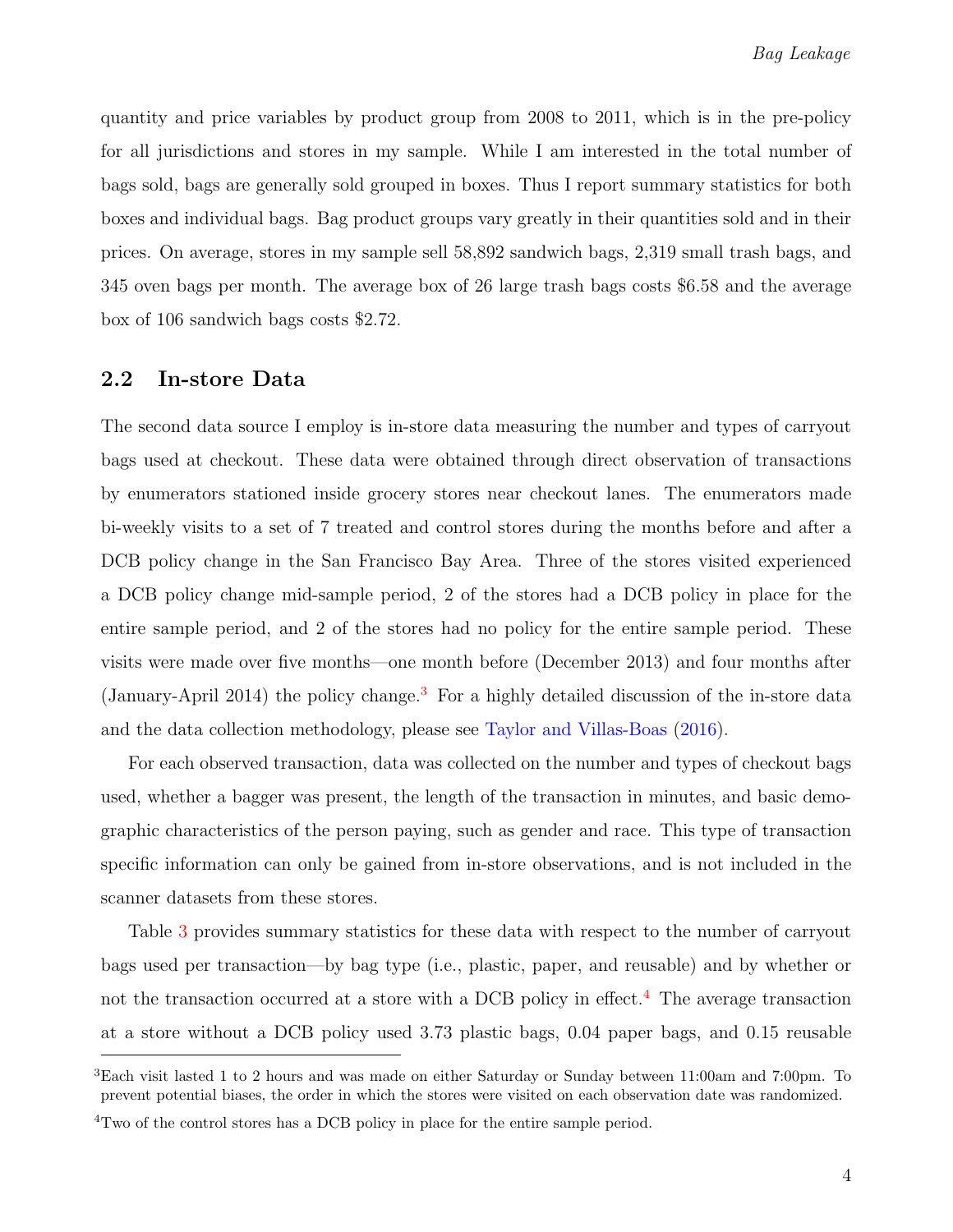bags, while the average transaction at a store with a DCB policy used 0.00 plastic bags, 0.50 paper bags, and 1.01 reusable bags.

### 2.3 Bag Product Group by Weight

<span id="page-5-2"></span>In order to compare the environmental impacts of the various types of bags people use, I convert all bag product groups into their weight in pounds. Table [4](#page-21-0) describes the material, weight, and volume capacity for the nine categories of bags from the scanner data and for six categories of common carryout bags. Unless otherwise indicated, I calculate bag weights using material densities and standard bag dimensions. Among the trash and storage bags, sandwich bags are the lightest and carry the least volume (0.0038 lb; 0.2 gal) and large trash bags are the heaviest and carry the greatest volume (0.0555 lb; 30 gal). Among the carryout bags, plastic carryout bags are the lightest and carry the least volume (0.0077 lb; 4 gal) while the various reusable bags are heavier and carry greater volumes (0.0606–0.5051 lb; 5–9 gal).

It is important to note that small trash bags are most similar to plastic carryout bags (i.e., the bags banned under Californian DCB policies) with respect to material, weight, and volume capacity.

# <span id="page-5-0"></span>3 Empirical Design

### 3.1 Scanner Data Event Studies

I estimate the causal effect of DCB policies on bag purchases using an event study design. I aggregate the raw retail scanner data to the store-by-month-by-product-group level and employ the following event study regression model:

<span id="page-5-1"></span>(1) 
$$
Y_{sjm}^B = \sum_{l=-8}^{8} \beta_l D_{l,jm} + \theta_{sj} + \delta_m + \epsilon_{sjm}
$$

where  $Y_{sjm}^B$  is the outcome variable for store s in jurisdiction j and month-of-sample m with respect to bag product group B,  $\theta_{sj}$  is a vector of store fixed effects, and  $\delta_m$  is a vector of monthof-sample fixed effects.  $D_{l,jm}$  is a dummy variable equaling one if jurisdiction j in month m implemented a DCB policy l months ago, with  $l = 0$  denoting the month of implementation. The endpoints are binned, with  $D_{8,jm} = 1$  for all months in which it is 8 months or more since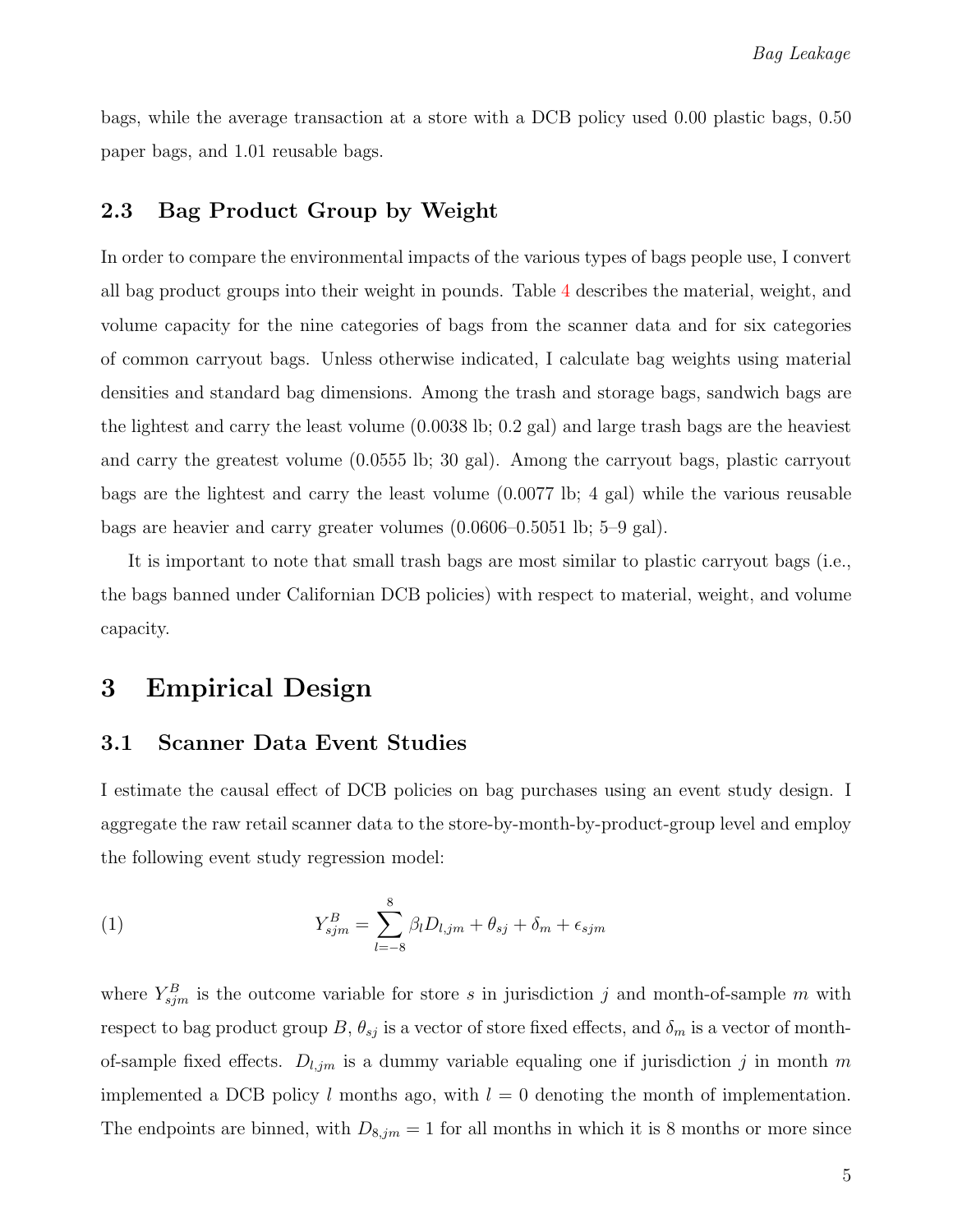DCB policy implementation and, similarly,  $D_{-8,jw} = 1$  for all months in which it is 8 months or more until implementation. The week prior to implementation  $(l = -1)$  is the omitted category. Store fixed effects control for time-invariant store level characteristics (i.e., store size, number of registers, types of departments offered). Month-of-sample fixed effects control for variation over time that effect all stores (i.e., holidays and seasons). The primary outcome variables I use for  $Y_{sjw}^B$  will be the number of product group B bags sold in store s and month-of-sample  $m$ .

<span id="page-6-1"></span>The  $\beta_l$  vector is the parameter of interest, as it traces out the differences in outcomes from before the DCB policies to after. I hypothesize that sales of bags deemed by customers to be substitutes for plastic carryout bags will increase. Thus, for any product group  $B$  that is a substitute for plastic carryout bags, I would expect the  $\beta_l$  coefficients in the post-policy period to be greater than zero.

The identifying assumption of the model is that, absent the DCB policies, outcomes at the treated stores would have remained similar to the stores yet to be treated. Underlying trends in the outcome variable correlated with DCB policy enactment are the most likely violation of this assumption. Part of the appeal of event study designs is that the pre-policy portion of the  $\beta_l$  vector provides a check against this possible violation. If DCB policies are unassociated with underlying trends, there should be no trend in the  $\beta_l$  vector in the pre-policy period.

#### 3.2 In-store Data Event Studies

To examine the effects of DCB policies on the use of various carryout bags, I use the in-store, transaction level data to estimate the following event study model:

<span id="page-6-0"></span>(2) 
$$
Y_{tsjdm}^C = \sum_{l=-1}^3 \beta_l D_{l,jm} + \beta_x X_{tsjdm} + \theta_{sj} + \delta_{dm} + \epsilon_{tsjdm}
$$

where  $Y_{t s j d m}^{C}$  is the outcome variable for transaction t in store s on date d in month m with respect to carryout bag type C,  $D_{l,jm}$  is the set of monthly event study dummies,  $X_{tsjdm}$  are control variables,  $\theta_{sj}$  are store fixed effects, and  $\delta_{dm}$  are date fixed effects. The control variables include indicators for the gender and race of the person paying, whether there was a checkout interruption, and whether a bagger was present. The primary outcome variables I use for  $Y_{tsjdm}^C$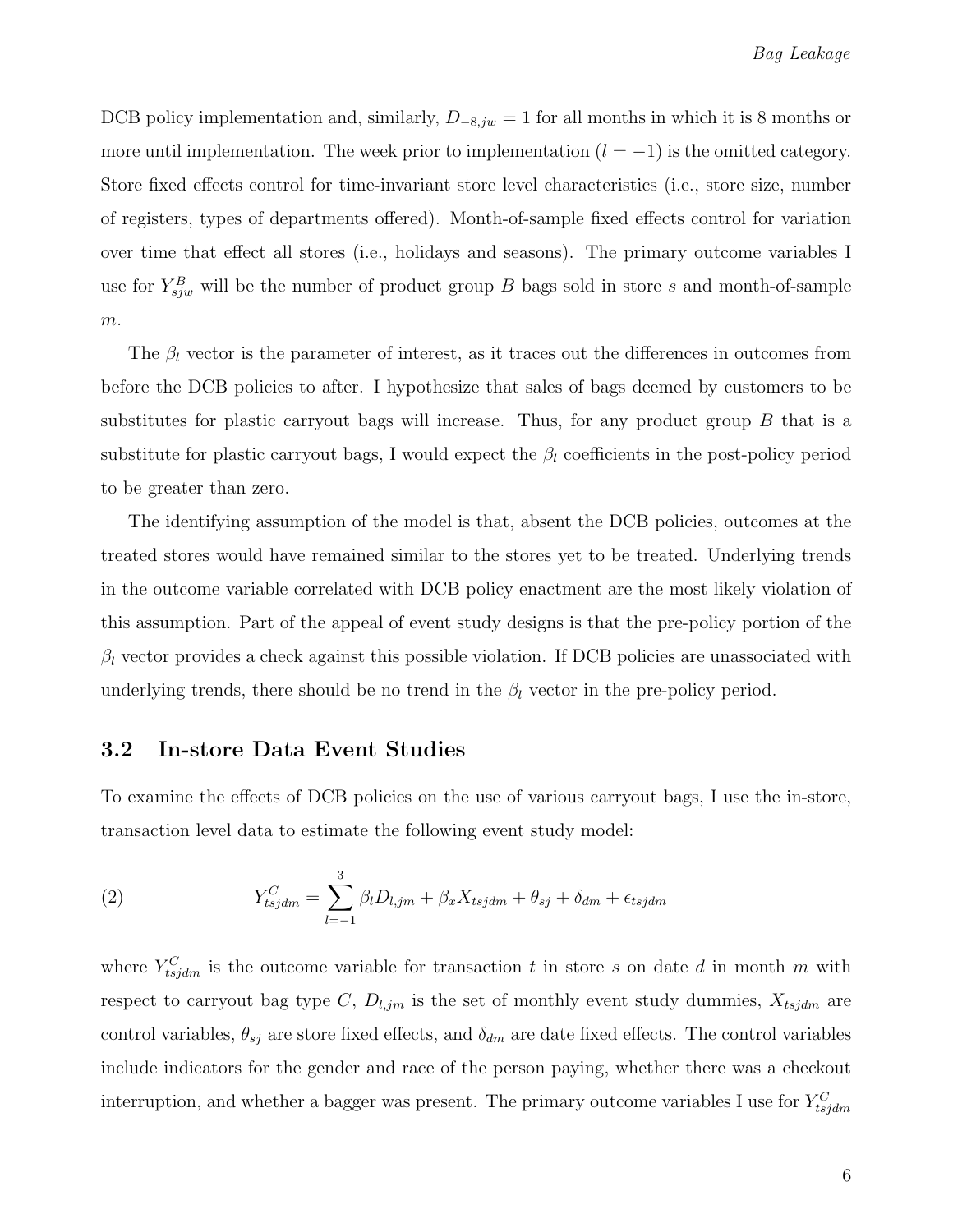will be the number of carryout type  $C$  bags used per transaction.

### <span id="page-7-0"></span>4 Results

### 4.1 Scanner Data Results

The figures in this section present the results from the estimation of event study Equation [1,](#page-5-1) where the  $\hat{\beta}_l$  point estimates and 9[5](#page-7-1)% confidence intervals are displayed graphically.<sup>5</sup> Unless specified otherwise, I cluster the standard errors at the store level to account for the possibility that the errors are correlated within a given store, but not across stores.<sup>[6](#page-7-2)</sup>

In Figure [1,](#page-23-0) the scanner data are averaged to the store-by-month level for each product, for a total of 17,906 observations. The outcome variable,  $Y_{sjm}^B$ , is the logged number of product group B bags sold in store s and month-of-sample m, which means the  $\hat{\beta}_l$  point estimates measure the percent difference in bag sales between treated and yet-to-be-treated stores l weeks from DCB policy implementation. The panels of Figure [1](#page-23-0) correspond to the following bag products: (a) small trash bags, (b) medium trash bags, (c) tall kitchen bags, (d) large trash bags, (e) sandwich bags, (f) freezer bags, (g) food storage bags, (h) oven bags, and (i) paper sacks.

Among the nine event studies presented in Figure [1,](#page-23-0) panels (a) and (b) stand out. In panel (a), I find that the DCB policies lead to a large and significant increase in sales of small trash bags. The jump in sales begins immediately after policy implementation, with  $\hat{\beta}_0 = 0.534$ and  $\hat{\beta}_1 = 0.681$ . These estimates mean that the average monthly sales of small garbage bags at treated stores are 53.4% and 68.1% higher during the first and second months of a DCB policy. The increase in sales remains constant over time, ending with  $\hat{\beta}_8 = 0.666$ . The  $\hat{\beta}_8$ coefficient indicates that for all months in which it has been 8 or more months since DCB policy implementation, sales of small garbage bags at treated stores remain 66.6% higher than at the yet-to-be-treated stores. All of the post-policy  $\hat{\beta}_l$  coefficients are significantly greater than zero at the 1% significance level. Importantly, the the pre-policy  $\hat{\beta}_l$  coefficients are close to zero and nearly parallel to the x-axis, which provides evidence in favor of the identifying assumption that small garbage bag sales were not trending before the DCB policies went into

<span id="page-7-1"></span><sup>&</sup>lt;sup>5</sup>I estimate all fixed-effect equations in STATA using the command reghdfe [\(Correia,](#page-14-3) [2014\)](#page-14-3).

<span id="page-7-2"></span> ${}^{6}$ Ideally, standard errors would be clustered at the jurisdiction level, since that is the level of treatment. However, with only 7 jurisdictions this would lead to biased standard errors. Clustering the standard errors at the jurisdiction-by-month-of-sample level instead of at the store level does not change the significance of the results.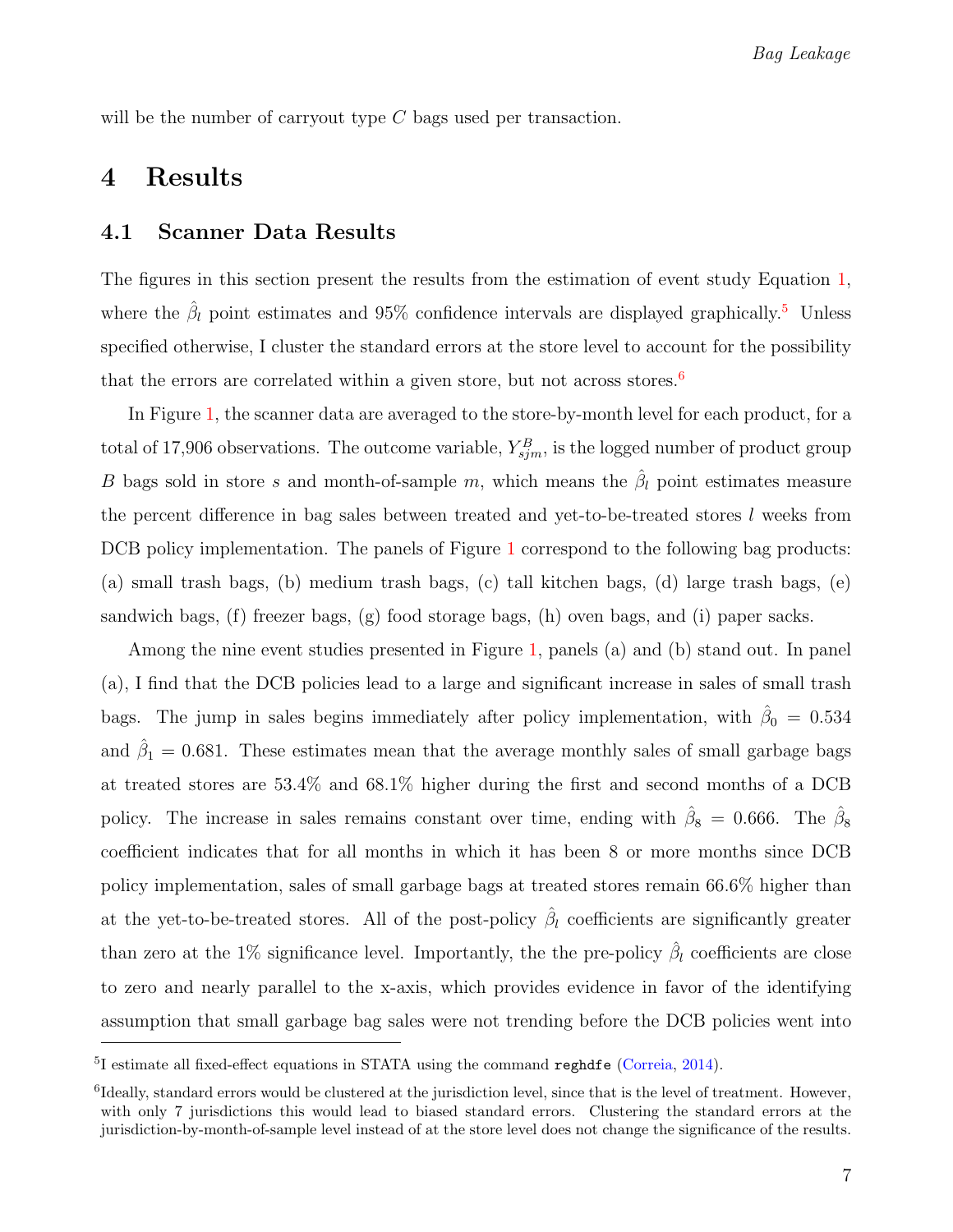effect.

The results in panel (b) for medium trash bags follow a similar pattern as those in panel (a) for small trash bags. I find that average monthly sales of medium trash bags are 29.7% higher during the first month of a policy,  $44.6\%$  higher in the second month, and remain  $49.9\%$ higher 8 months or more after a policy. In panel (c), I also find a small increase in the sale of tall kitchen bags that corresponds to the implementation of DCB policies. Monthly sales of tall kitchen bags are 3.6% higher in the first month of a policy, 4.8% higher in the second month, and  $5.4\%$  higher 8 months or more after a policy.<sup>[7](#page-8-0)</sup>

The remaining six bag product groups in Figure [1](#page-23-0) do not experience significant or persistent increases in sales that are contemporaneous with policy implementation. All together, these results provide strong evidence that the elimination of plastic carryout bags due to DCB policies lead costumers to substitute towards purchasing more trash bags, and in particular, small and medium trash bags which are close in size and carrying capacity to plastic carryout bags. These results also indicate that some customers are willing to pay for the trash bag services they gained from "free" plastic carryout bags.

To understand the magnitude of the changes in the sales of trash bags, I estimate Equation [1](#page-5-1) with the outcome variables in levels instead of logs. Figure [2](#page-24-0) presents the results of the event study model for small, medium, and tall kitchen trash bags. In panels (j), (k), and (l), I find that DCB policies cause a 2,547 bag increase in small garbage bag purchases per store-month,<sup>[8](#page-8-1)</sup> a 1,71[9](#page-8-2) bag increase in medium garbage bag purchased per store-month,  $9$  and a 1,020 bag increase in tall kitchen bags purchased per store-month.<sup>[10](#page-8-3)</sup>

In panels  $(m)$ ,  $(n)$ , and  $(o)$  of Figure [2,](#page-24-0) I convert the bag types into their weight equivalents. DCB policies lead to 26, 32, and 36 additional pounds of plastic consumed per store-month from increased purchases of small, medium, and tall kitchen trash bags respectively. In section [5,](#page-10-0) I further discuss the environmental implications of these policy-induced changes in the consumption of plastic bags, with respect to carbon footprint, landfilling, and marine pollution.

<span id="page-8-0"></span><sup>&</sup>lt;sup>7</sup>The only other estimate of changes in trash bags sales due to DCB policies comes from Ireland, where retailers self-reported a 77% increase in small trash bag sales and no change in larger trash bag sales [\(Nolan ITU,](#page-15-4) [2002\)](#page-15-4).

<span id="page-8-1"></span> ${}^8\hat{\beta}_8 = 2547.237$  in Figure [2\(](#page-24-0)j).

<span id="page-8-2"></span> ${}^{9}\hat{\beta}_8 = 1718.857$  in Figure [2\(](#page-24-0)k).

<span id="page-8-3"></span> $^{10}\hat{\beta}_8 = 1020.362$  in Figure [2\(](#page-24-0)1).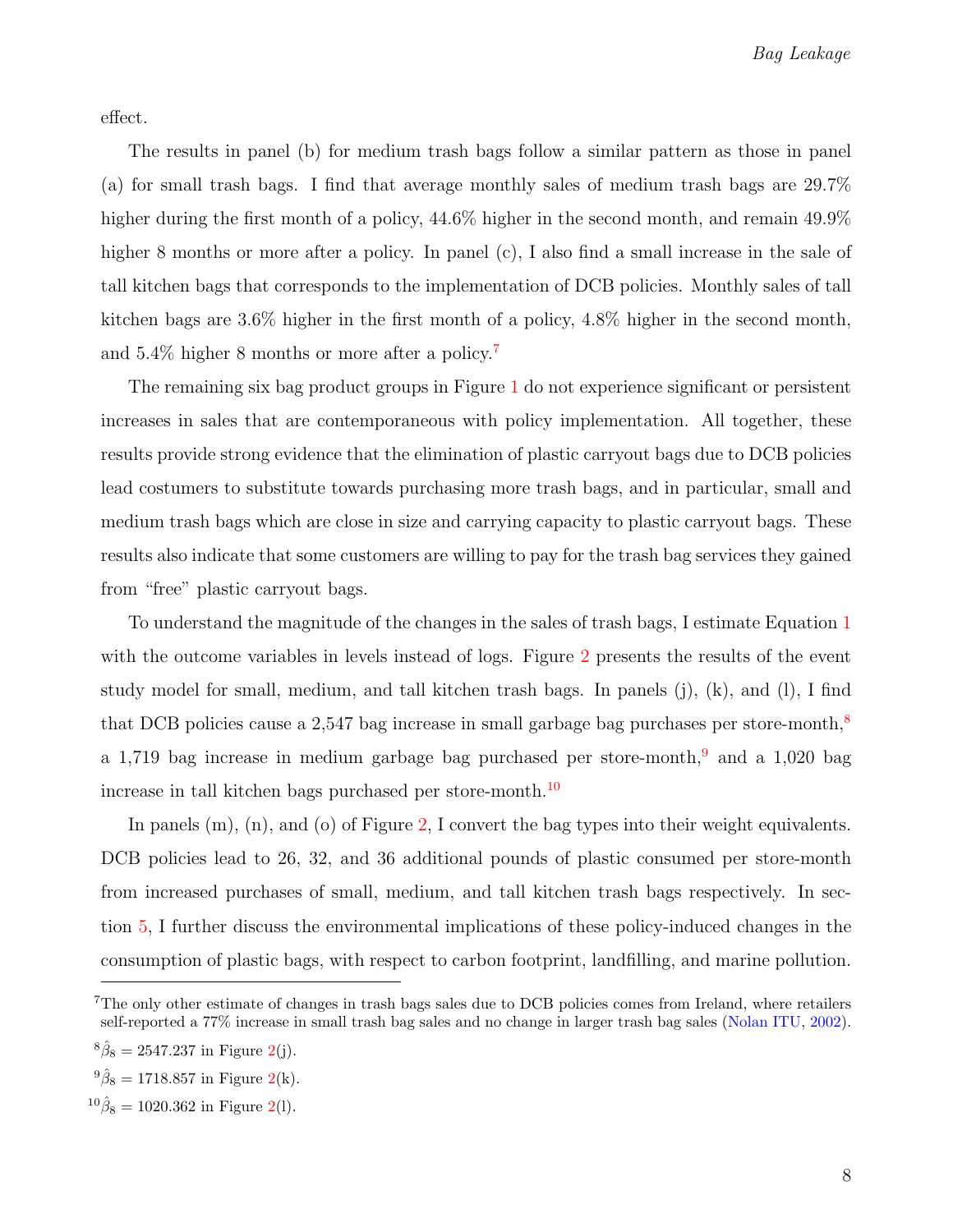In order to rule out the alternative hypothesis that changes in bag prices are driving the changes in bag demand, I examine whether the price of bags change with DCB policy implementation in panels  $(p)$ ,  $(q)$ , and  $(r)$  of Figure [2.](#page-24-0) I find no changes in bag price that are contemporaneous with policy implementation. However, four months after the policy implementation, the price of small trash bags at treated stores begins to increase. In panel (p),  $\hat{\beta}_8 = 0.006$ , which approximately is a 4% increase in the price per small garbage bag. This is consistent with suppliers of trash bags responding to the exogenous change in small trash bag demand by increasing their prices.

#### 4.2 In-store Data Results

The figures in this section present the results from the estimation of event study Equation [2,](#page-6-0) where the  $\hat{\beta}_l$  point estimates and 90% confidence intervals are displayed graphically. I cluster the standard errors at the store-day level to account for the possibility that the errors are correlated within a given store and day, but not across stores and days.

In the top three panels of Figure [3,](#page-25-0) outcome variable  $Y_{tsjdm}^C$  is the number of bags sold of carryout bag group  $C$  in transaction  $t$ , store  $s$ , jurisdiction  $j$ , day  $d$ , and month  $m$ . This means the  $\hat{\beta}_l$  point estimates measure the difference in bag usage between treated and control stores l months from the DCB policy implementation. The panels of Figure [3](#page-25-0) correspond to the following carryout bag groups: (a) plastic carryout bags, (b) paper carryout bags, and (c) reusable carryout bags.

As expected, I find that the DCB policies lead to a large and significant decrease in use of plastic carryout bags. On average, customers use 3.7 fewer plastic carryout bags when DCB policies go into effect.<sup>[11](#page-9-0)</sup> This reflects the fact that DCB policies prohibit the use of plastic carryout bags and that customers used 3.73 bags per transaction on average before DCB policies were implemented (Table [3\)](#page-20-0). DCB policies also lead to significant increases in the usage of paper and reusable carryout bags. When policies are implemented, customers use 0.4 more paper bags and 0.8 more reusable bags per transaction.<sup>[12](#page-9-1)</sup>

In panels (d), (e), and (f), I convert the bag types into their weight equivalents. DCB policies

<span id="page-9-0"></span> $^{11}\hat{\beta}_0 = -3.686$  in Figure [3\(](#page-25-0)a)

<span id="page-9-1"></span> $^{12}\hat{\beta}_0 = 0.382$  in Figure [3\(](#page-25-0)b).  $\hat{\beta}_0 = 0.825$  in Figure 3(c).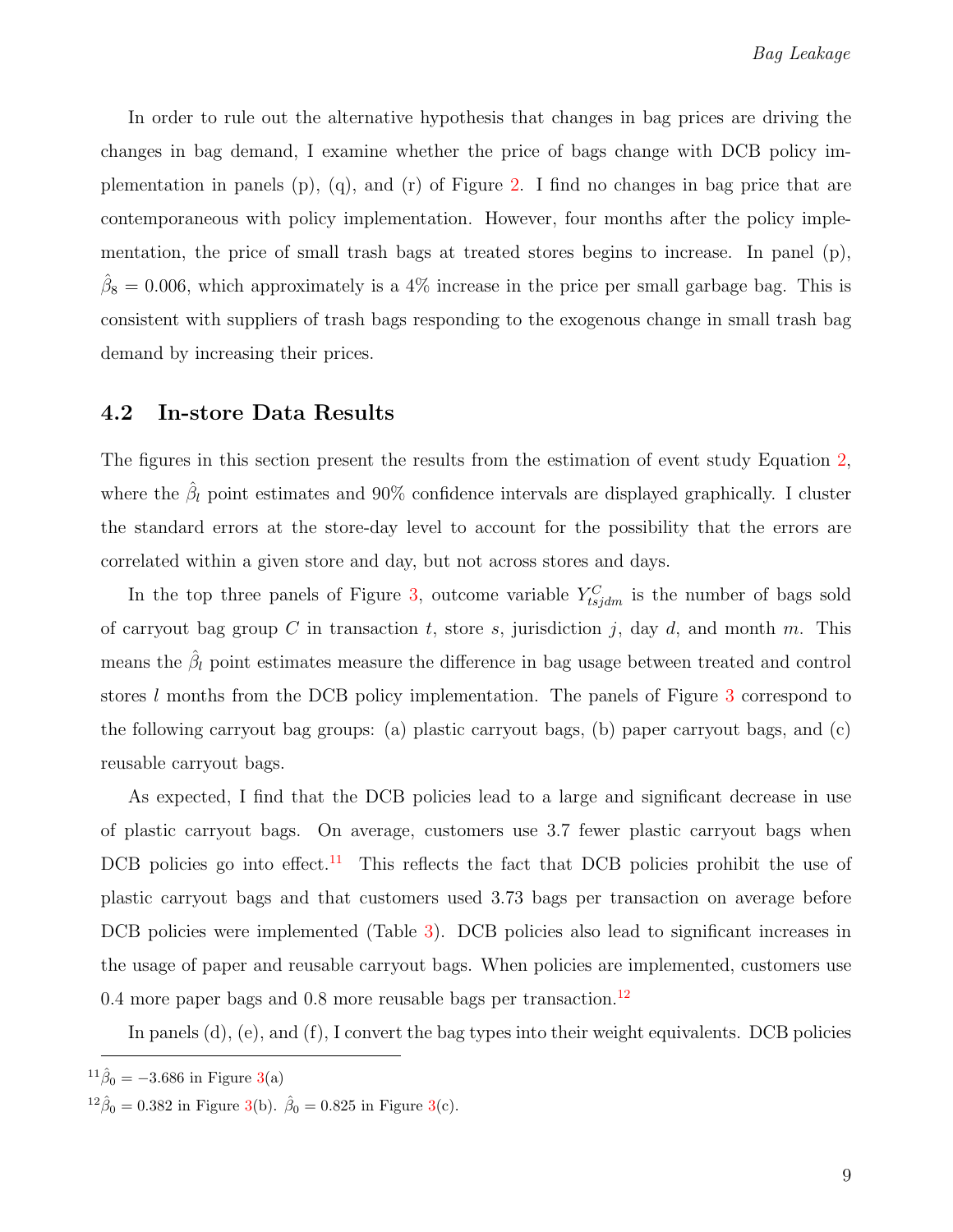lead to 0.031 fewer pounds of plastic per transaction from the elimination of plastic carryout bags and 0.043 additional pounds of paper per transaction from the increased use of paper carryout bags.<sup>[13](#page-10-1)</sup> Thus, with respect to weight, the elimination of plastic is more than offset by the increased use of paper. I also find that the average transaction is using an additional 0.[14](#page-10-2)8 pounds of reusable bags per transaction.<sup>14</sup> How many times paper and reusable bags are reused, and how they are disposed, will have major implications for the success of these policies. In section [5,](#page-10-0) I further discuss the environmental implications of these policy-induced changes in the usage of carryout bags, with respect to carbon footprint, landfilling, and marine pollution.

# <span id="page-10-0"></span>5 Discussion

The event study results above show that DCB policies lead to decreased use of plastic carryout bags, increased use of paper and reusable carryout bags, and increased purchases of garbage bags. To evaluate the environmental impacts of these changes in bag use, I convert the changes in bag use into pounds and calculate the annual change in pounds of material used per year in California. Table [5](#page-22-0) presents these calculations. Columns (1) and (2) present the changes in bag usage from the estimation of event study Equations [1](#page-5-1) and [2,](#page-6-0) as shown in Figures [2](#page-24-0) and [3.](#page-25-0) For the trash bag products, the  $\hat{\beta}_8$  estimates are used (column 1) and for the carryout bag products, the  $\hat{\beta}_3$  estimates are used (column 2). In column (3), I aggregate the estimates in columns (1) and (2) to the annual California level. To make this aggregation for trash bags, I use the estimate that California had 14,286 food stores in 2014—10,891 supermarkets, other grocery stores and specialty food stores and 3,395 general merchandise stores.<sup>[15](#page-10-3)</sup> To make this aggregation for carryout bag, I use the estimate that Californian adults make 1.42 billion grocery transactions per year.<sup>[16](#page-10-4)</sup> Finally, in column (4) I calculate the changes in the pounds of material consumed per year in California using the bag material and weight information from

<span id="page-10-1"></span> $^{13}\hat{\beta}_3 = -0.031$  in Figure [3\(](#page-25-0)d).  $\hat{\beta}_3 = 0.043$  in Figure 3(e).

<span id="page-10-2"></span> $^{14}\hat{\beta}_3 = 0.148$  in Figure [3\(](#page-25-0)f).

<span id="page-10-3"></span><sup>&</sup>lt;sup>15</sup> Source: U.S. Census Bureau, 2014 County Business Patterns. [Online,](https://factfinder.census.gov/faces/tableservices/jsf/pages/productview.xhtml?pid=BP_2014_00A1&prodType=table) accessed Apr. 25, 2017.

<span id="page-10-4"></span> $^{16}$ [Hamrick et al.](#page-15-5) [\(2011\)](#page-15-5) estimate how much time Americans spend on food and find that the average adult in the U.S. grocery shops once every 7.19 days, which is 50.74 times per year. According to the 2010 Census, there are 28 million adults in California. Thus Californian adults make roughly 1.42 billion trips to the grocery store annually.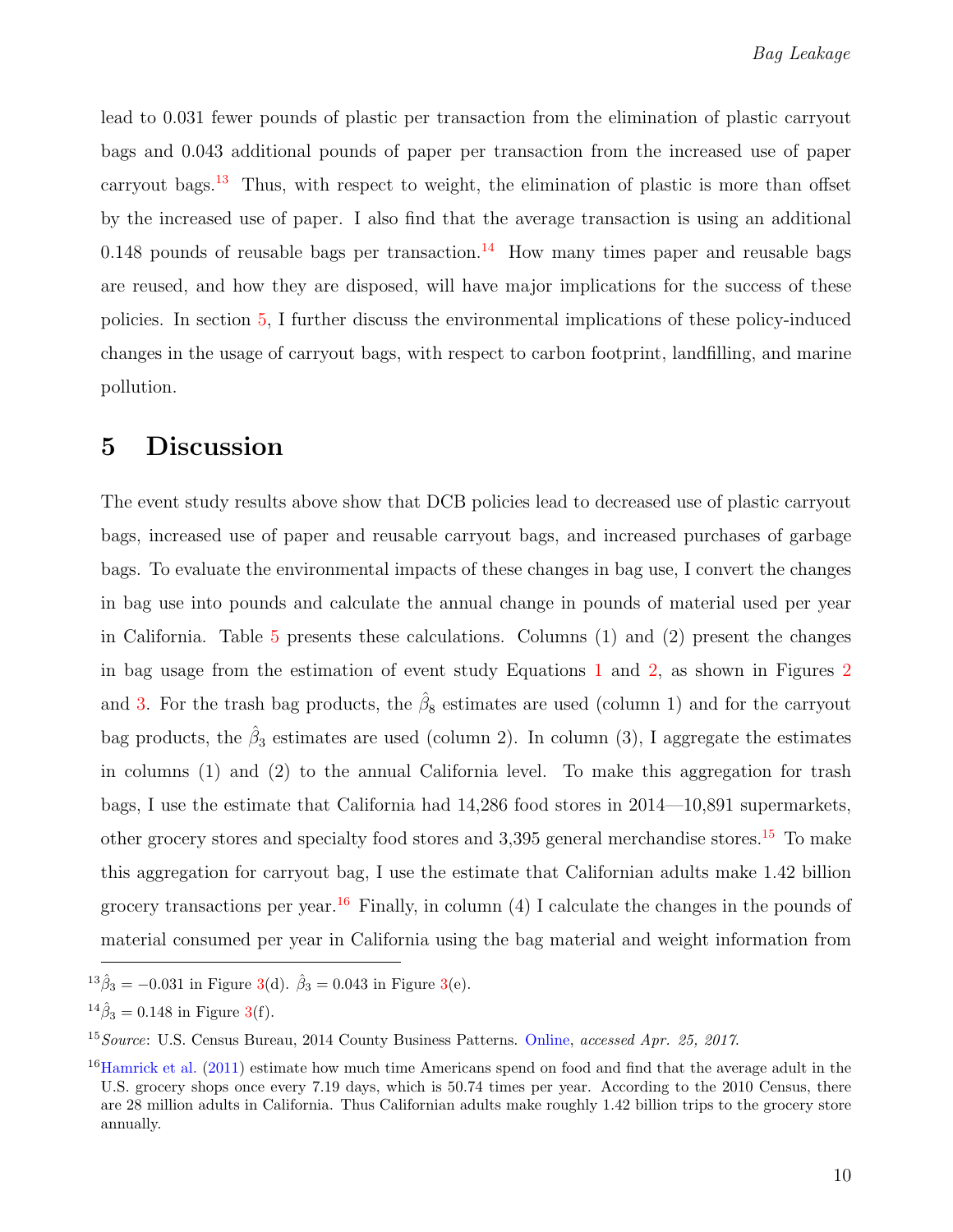Table [4.](#page-21-0)

Table [5](#page-22-0) reveals that DCB policies lead to a 40.3 million pound reduction in plastic per year in California from decreased use of plastic carryout bags. However, this reduction is offset by a 16.0 million pound increase in plastic from additional purchases of trash bags—4.4 million, 5.5 million, and 6.1 million pounds from small, medium and tall kitchen trash bags respectively. Thus, DCB policies have a 39.7% leakage rate with respect to pounds of plastic. In other words, 39.7% of the plastic reduction benefits of DCB policies are lost due to consumption shifting towards unregulated bags. Furthermore, DCB polices lead to a 68.7 million pound increase in paper per year in California from increased use of paper carryout bags. Therefore, on net DCB policies lead to 44.4 million additional pounds of bags.

How do the changes in bag usage presented in Table [5](#page-22-0) compare to average annual bag usage in California? According to CalRecycle, Californians dispose of 766.3 million lbs of plastic trash bags, 314.8 million lbs of plastic grocery and other merchandise bags, and 141.3 million lbs of paper bags each year.<sup>[17](#page-11-0)</sup> Comparing these averages to column  $(5)$  of Table [5,](#page-22-0) DCB policies lead to a 2.1% increase in the use of trash bags, a 12.8% decrease in the use of plastic grocery bags and other merchandise bags, and a 48.6% increase in the use of paper bags.

The results in Table [5](#page-22-0) reveal that DCB policies are shifting consumers towards fewer but heavier bags. While 3,785 million fewer bags are estimated to be used per year in California, the weight of bags used is 44.4 million pounds greater. This result is concerning with respect to planet-warming emissions, given the carbon footprint of an object is generally proportional to its mass.<sup>[18](#page-11-1)</sup> A UK Environmental Agency  $(2011)$  study calculated the global warming potential (measured in kilograms of CO2 equivalent) of various plastic, paper, and reusable carryout bags. They found that to have the same global warming potential as a traditional plastic carryout bag, a paper carryout bag would need to be used 3 times, a low-density polyethylene (LDPE) reusable bag (the same material as trash bags) would need to be used 4 times, a non-woven polypropylene (PP) reusable bag would need to be used 11 times, and a cotton reusable bag would need to be used 131 times.

<span id="page-11-0"></span><sup>&</sup>lt;sup>17</sup> Source: "2014 Disposal-Facility-Based Characterization of Solid Waste in California." CalRecycle. [Online,](http://www.calrecycle.ca.gov/Publications/Detail.aspx?PublicationID=1546) accessed Apr. 25, 2017.

<span id="page-11-1"></span><sup>&</sup>lt;sup>18</sup>Source: "Banning Plastic Bags is Great for the World, Right? Not So Fast." Wired. Jun. 10, 2016. [Online,](https://www.wired.com/2016/06/banning-plastic-bags-great-world-right-not-fast/) accessed Apr. 25, 2017.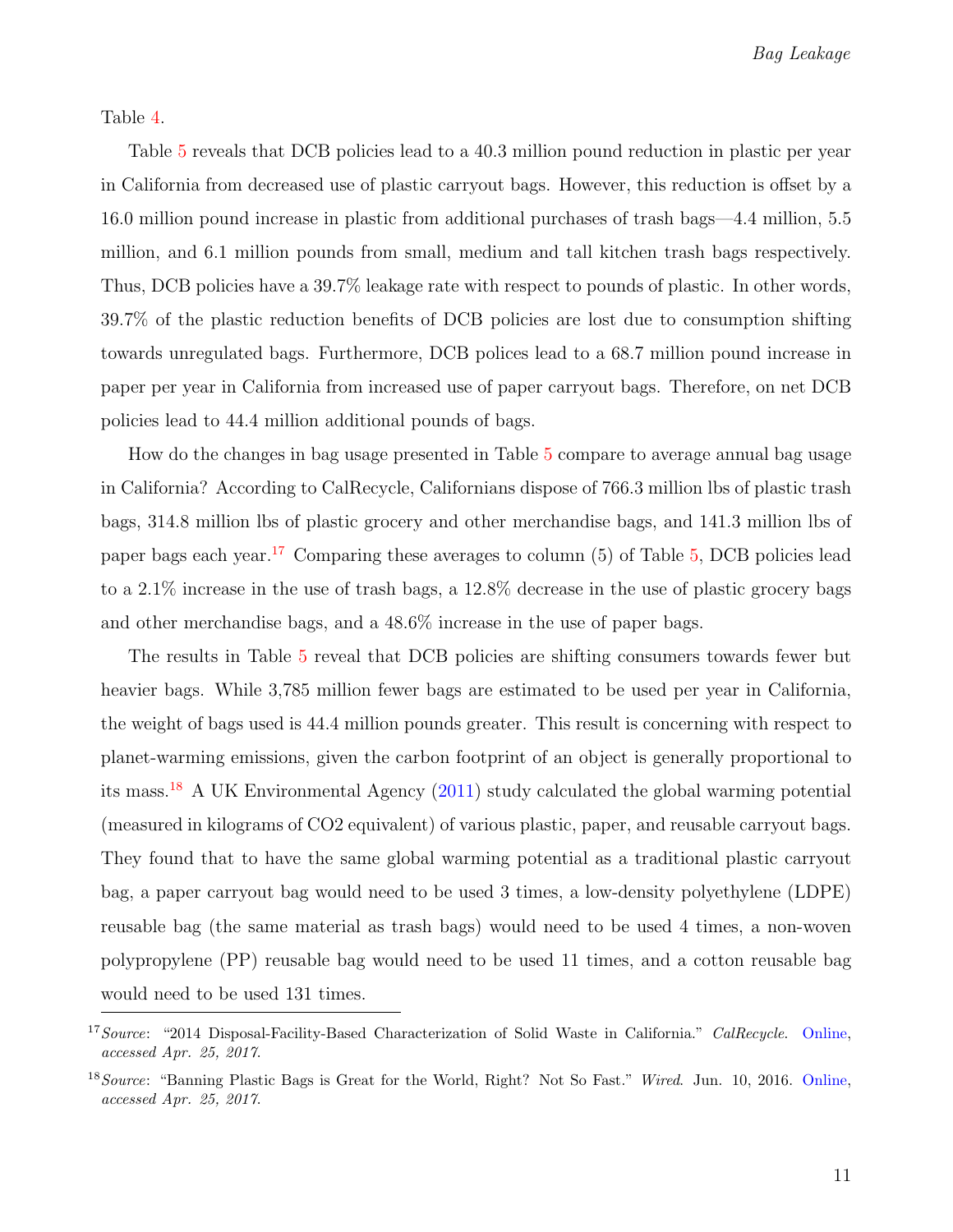My results also provide a lower bound for the reuse of plastic carryout bags—suggesting that at least 12.3% of plastic carryout bags were used as trash bags before the DCB policies went into effect. This is an important estimate in itself because life-cycle assessments have been shown to be sensitive to assumptions made about the weight and number of trash bags displaced by the secondary use of plastic carryout bags [\(Mattila et al.,](#page-15-0) [2011\)](#page-15-0). For instance, the UK Environmental Agency [\(2011\)](#page-14-4) study estimated that if 40% of plastic carryout bags were reused once as a trash bin liner, a paper carryout bag would need to be used 4 times to have the same global warming potential, a LDPE bag would need to be used 5 times, a non-woven PP bag would need to be used 14 times, and a cotton bag would need to be used 173 times. Thus my results provide an important variable in calculating and interpreting life-cycle assessment results.

Life-cycle assessments of carryout bags, such as UK Environmental Agency [\(2011\)](#page-14-4) study, have constantly found that plastic carryout bags take significantly less energy and water to produce, require less energy to transport, and emit fewer greenhouse gases in their production than paper and other types of reusable bags [\(Freinkel,](#page-15-6) [2011\)](#page-15-6).<sup>[19](#page-12-0)</sup> However, while life-cycle assessments do well measuring energy-related impacts, they have trouble with less easily quantified issues, such as litter and marine debris, the toxicity of materials, and impacts on wildlife [\(Freinkel,](#page-15-6) [2011\)](#page-15-6). [Jambeck et al.](#page-15-7) [\(2015\)](#page-15-7) calculate that 1.7-4.6% of the plastic waste generated in coastal countries around the globe is mismanaged and enters the ocean. Plastic carryout bags are particularly problematic because they are lightweight and aerodynamic, which make it easy for them to blow out of waste streams (even when properly disposed) and into the environment and waterways. The United Nations Environmental Programme [\(2014\)](#page-15-8) estimates the environmental damage to marine ecosystems of plastic litter is \$13 billion per year. This estimate includes financial losses incurred by fisheries and tourism as well as time spent cleaning up beaches. While plastic bags and films represent only 2.2% of the total waste stream (CA Senate Rules Committee, [2014\)](#page-14-5), plastic carryout bags and other plastic bags are the eighth and sixth most

<span id="page-12-0"></span><sup>&</sup>lt;sup>19</sup>The negative environmental impacts of paper bags include: paper bags are more energy and water intensive to manufacture than plastic bags; paper bag production generates 70% more air and 50 times more water pollutants than the production of plastic bags; it takes 98% less energy to recycle a pound of plastic than a pound of paper; and paper bags are 9 times heavier than plastic bags, requiring more space in transportation trucks and landfills (Source: "Graphic: Paper or Plastic?" The Washington Post. Oct. 3, 2007. [Online,](http://www.washingtonpost.com/wp-dyn/content/graphic/2007/10/03/GR2007100301385.html) accessed Apr. 25, 2017.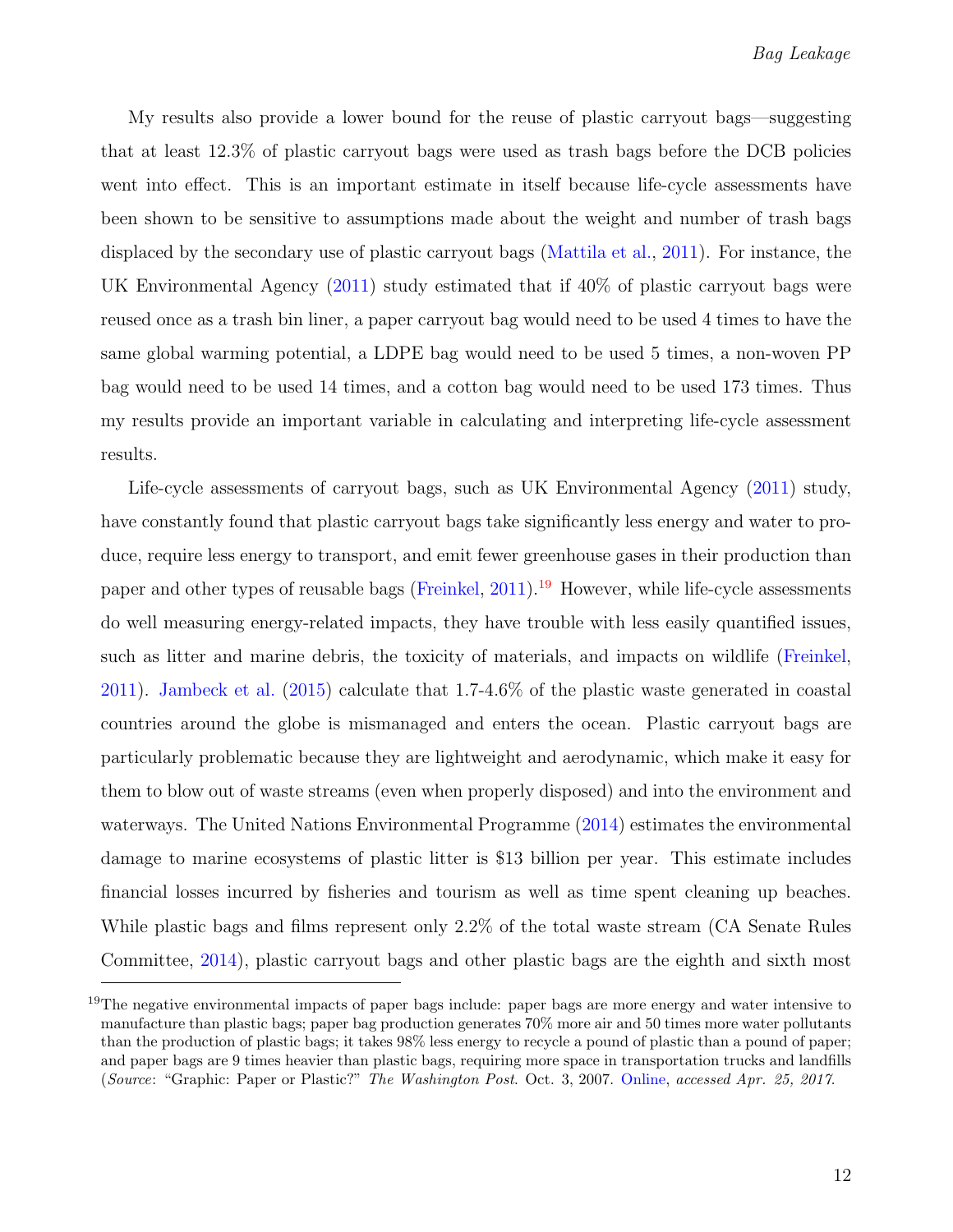common item found in coastal cleanups.[20](#page-13-0) Once in waterways, plastic bags do not biodegrade, but instead break into smaller pieces, which can be consumed by fish, turtles, and whales that mistake them for food. A survey of experts, representing 19 fields of study, rank plastic bags and plastic utensils as the fourth severest threat to sea turtles, birds, and marine animals in terms of entanglement, ingestions, and contamination [\(Wilcox et al.,](#page-16-0) [2016\)](#page-16-0).

Plastic trash bags, on the other hand, are less likely to blow out of waste streams because they are weighed down by the trash they carry. With respect to my results in Table [5,](#page-22-0) this means a statewide DCB policy would lead to 40 million fewer pounds of plastic carryout bags that could end up in storm drains and oceans, and 16 million additional pounds of plastic trash bags that are more likely to remain in landfills. While a handful of studies have found evidence that DCB policies lead to less liter in waterways,  $2<sup>1</sup>$  no study has examined whether DCB policies lead to changes in the amount of plastic entering landfills and how this affects the cost of landfilling.

In summary, in evaluating the environmental success of DCB policies, the benefits of reduced litter and marine debris needs to be compared to the costs of greater greenhouse gas emissions and thicker plastics going into landfills. While the upstream relationship between plastic production and carbon footprint is well understood, the downstream relationship between plastic litter and marine ecosystems is less established. Moreover, it is challenging to quantify the emotional costs of litter. "Data-driven comparisons don't speak to our feelings about the two materials—our irrational sense of comfort with the feel of paper bags and our sense of discomfort with plastic's preternatural endurance. The presence of plastic where it doesn't belong—matter out of place—pisses people off" [\(Freinkel](#page-15-6) [2011,](#page-15-6) p. 159). If carbon footprint was the only metric of environmental success, the results in Table [5](#page-22-0) suggest DCB policies are having an adverse effect. However, if the unmeasured benefits with respect to marine debris, toxicity, and wildlife are great enough, they could outweigh the greenhouse gas costs.

<span id="page-13-0"></span><sup>&</sup>lt;sup>20</sup>Source: "International Coastal Cleanup. Annual Report 2016." Ocean Conservancy. [Online,](http://www.oceanconservancy.org/our-work/marine-debris/2016-data-release/2016-data-release-1.pdf) accessed Apr. 25, 2017.

<span id="page-13-1"></span> $21$ The City of San Jose performed creek and river litter surveys before and after the implementation of its  $2012$ DCB policy. These surveys indicated that plastic carryout bags comprised 8.2% of litter in 2011 and 3.7% of litter in 2012 (City of San Jose Transportation & Environment Committee, [2012\)](#page-15-9). Alameda County found the number of plastic bags observed in its storm drains decreased by 44% after its DCB policy went into effect. (EOA, Inc., [2014\)](#page-15-10)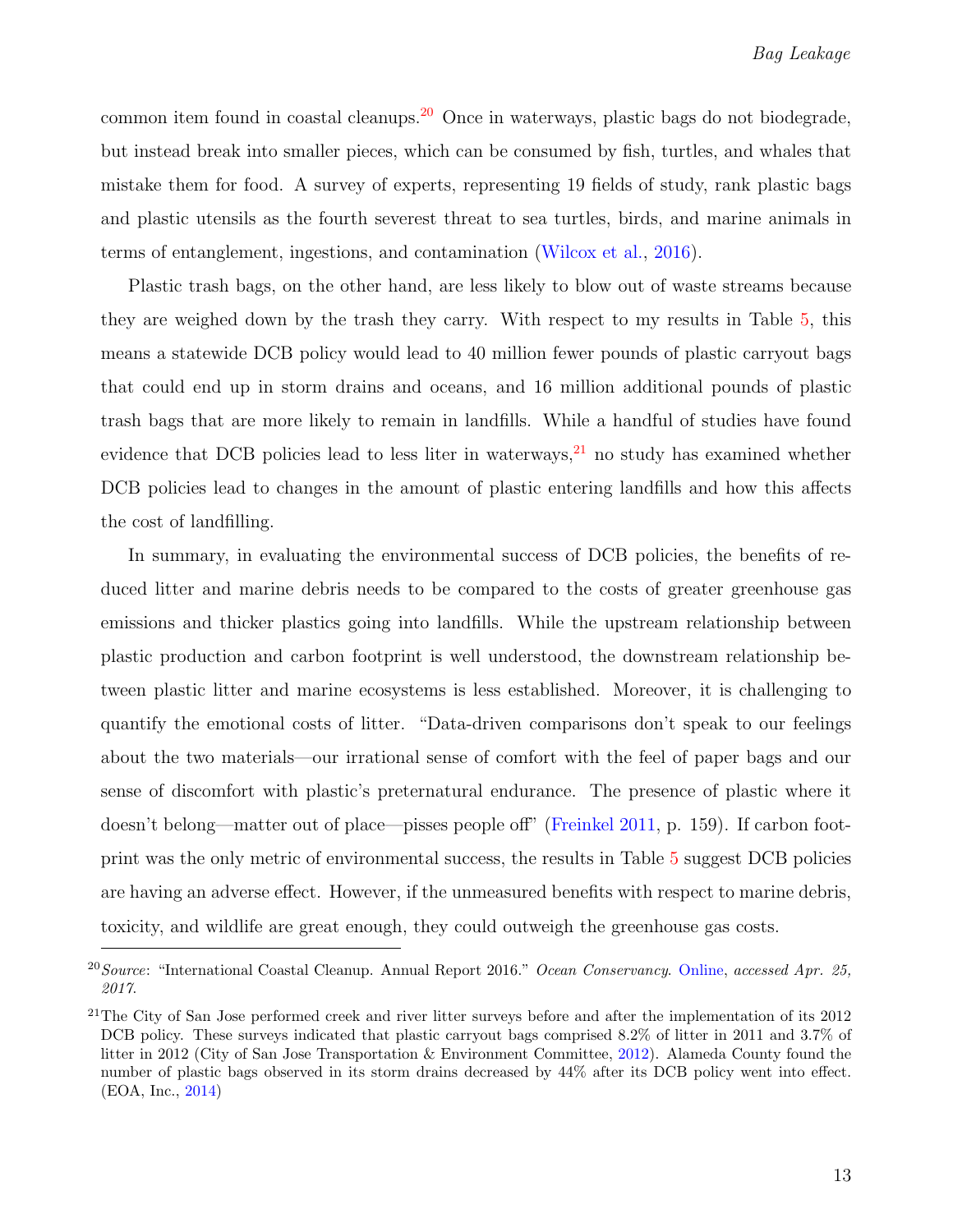Bag Leakage

## <span id="page-14-2"></span>6 Conclusion

This article is the first to evaluate how regulating the use plastic and paper carryout bags affects the sale of unregulated disposable bags. Using quasi-random variation in local government policy adoption in California in an event study design, I find that the banning of plastic carryout bags leads to significant increases in the sale of trash bags, and in particular small trash bags. When converted into pounds of plastic, nearly 40% of the plastic reduction from DCB policies is lost due to consumption shifting towards unregulated plastic bags. Moreover, the increase in pounds of paper used from paper carryout bags more than offsets the decrease in pounds of plastic, which has negative implications with respect to the carbon footprint of DCB policies.

Overall, my result suggest that DCB policies are shifting consumers towards fewer but heavier bags. The question remains: Do the benefits of reduced litter and marine debris outweigh the costs of greater greenhouse gas emissions and thicker plastics going into landfills? In order answer this question and evaluate the environmental success of DCB policies, future research is needed on the costs and benefits of plastic marine debris reduction.

# References

- <span id="page-14-0"></span>Adda, J. and F. Cornaglia (2010). The Effect of Bans and Taxes on Passive Smoking. American Economic Journal: Applied Economics  $2(1)$ , 1–32.
- <span id="page-14-1"></span>Aguilar, A., E. Gutierrez, and E. Seira (2016). Taxing To Reduce Obesity. Technical report, Working Paper.
- <span id="page-14-5"></span>California Senate Rules Committee (2014). Solid Waste: Single-use Carryout Bags. Senate Bill 270, Bill Analysis.
- <span id="page-14-3"></span>Correia, S. (2014). REGHDFE: Stata Module to Perform Linear or Instrumental-Variable Regression Absorbing Any Number of High-Dimensional Fixed Effects. Statistical Software Components s457874, Boston College Department of Economics, revised 25 Jul. 2015.
- <span id="page-14-4"></span>Environmental Agency (2011). Life Cycle Assessment of Supermarket Carrier Bags: A Review of the Bags Available in 2006. Bristol, United Kingdom.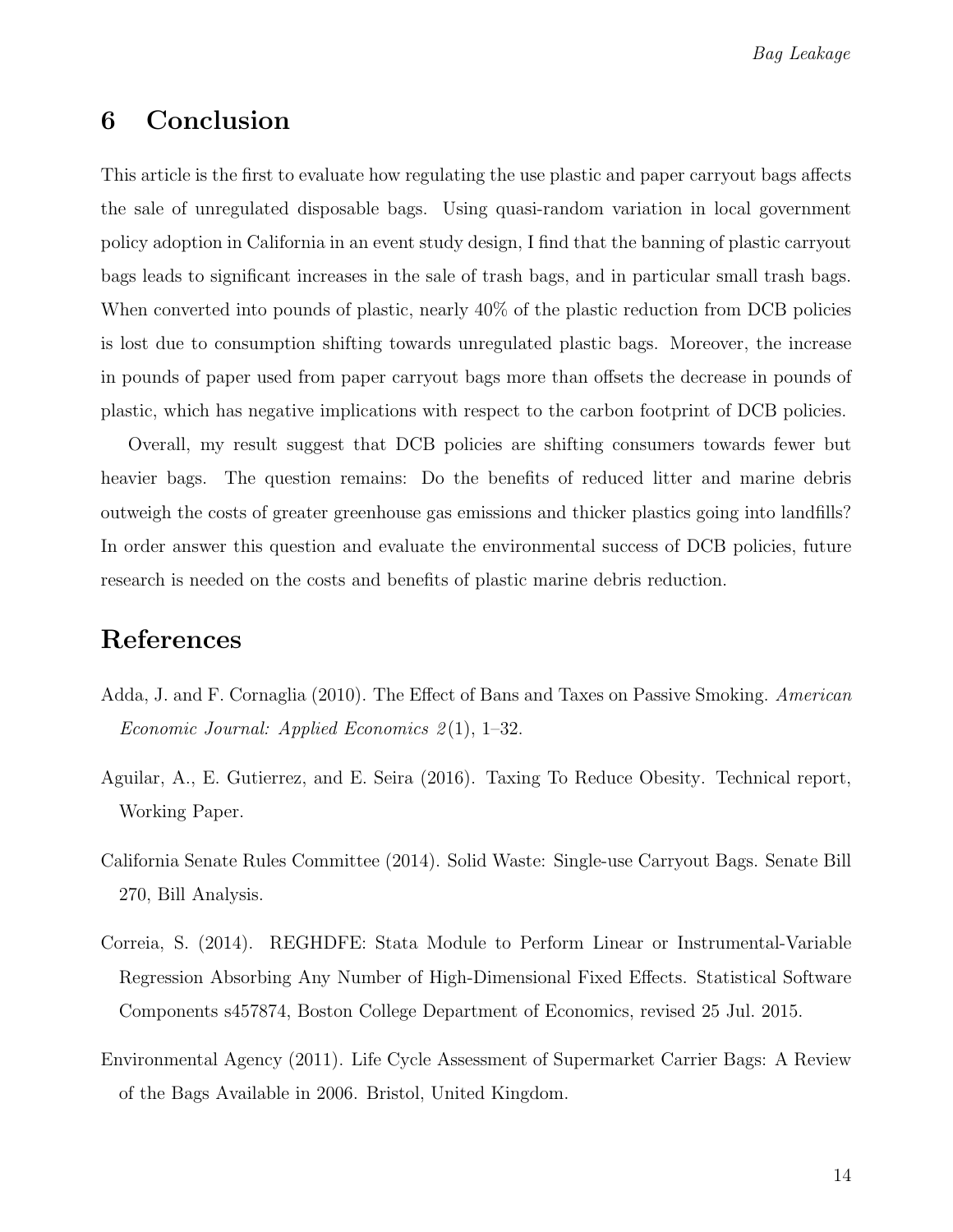- <span id="page-15-10"></span>EOA, Inc. (2014). Alameda Countywide Storm Drain Trash Monitoring and Characterization Project. Technical report. Prepared for the Alameda Countywide Clean Water Program, Alameda County Waste Management Authority. September 4, 2014.
- <span id="page-15-1"></span>Fowlie, M., M. Reguant, and S. Ryan (2016a). Market-based Emissions Regulation and Industry Dynamics. Journal of Political Economy 124 (1), 249–302.
- <span id="page-15-2"></span>Fowlie, M., M. Reguant, and S. Ryan (2016b). Measuring Leakage Risk.
- <span id="page-15-6"></span>Freinkel, S. (2011). Plastic: A Toxic Love Story. Houghton Mifflin Harcourt.
- <span id="page-15-5"></span>Hamrick, K., M. Andrews, J. Guthrie, D. Hopkins, and K. McClelland (2011). How Much Time Do Americans Spend on Food. Technical report, EIB-86, United States Department of Agriculture, Economic Research Service.
- <span id="page-15-7"></span>Jambeck, J. R., R. Geyer, C. Wilcox, T. R. Siegler, M. Perryman, A. Andrady, R. Narayan, and K. L. Law (2015). Plastic Waste Inputs from Land into the Ocean. Science  $347(6223)$ , 768–771.
- <span id="page-15-0"></span>Mattila, T., M. Kujanpaa, H. Dahlbo, R. Soukka, and T. Myllymaa (2011). Uncertainty and Sensitivity in the Carbon Footprint of Shopping Bags. Journal of Industrial Ecology  $15(2)$ , 217–227.
- <span id="page-15-4"></span>Nolan ITU (2002). Plastic Shopping Bags—Analysis of Levies and Environmental Impacts. Technical report. Prepared for Environment Australia, Department of the Environment and Heritage, in association with RMIT Centre for Design and Eunomia Research and Consulting Ltd.
- <span id="page-15-9"></span>Romanow, K. (2012). BYOB Ordinance Implementation Results and Updates on Actions to Reduce EPS Food Ware. Memorandum to the City of San Jose Transportation and Environment Committee. November 20, 2012.
- <span id="page-15-3"></span>Taylor, R. and S. B. Villas-Boas (2016). Bans vs. Fees: Disposable Carryout Bag Policies and Bag Usage. Applied Economic Perspectives and Policy 38 (2), 351–372.
- <span id="page-15-8"></span>United Nations Environment Programme (2014). Valuing Plastic: The Business Case for Measuring, Managing, and Disclosing Plastic Use in the Consumer Goods Industry.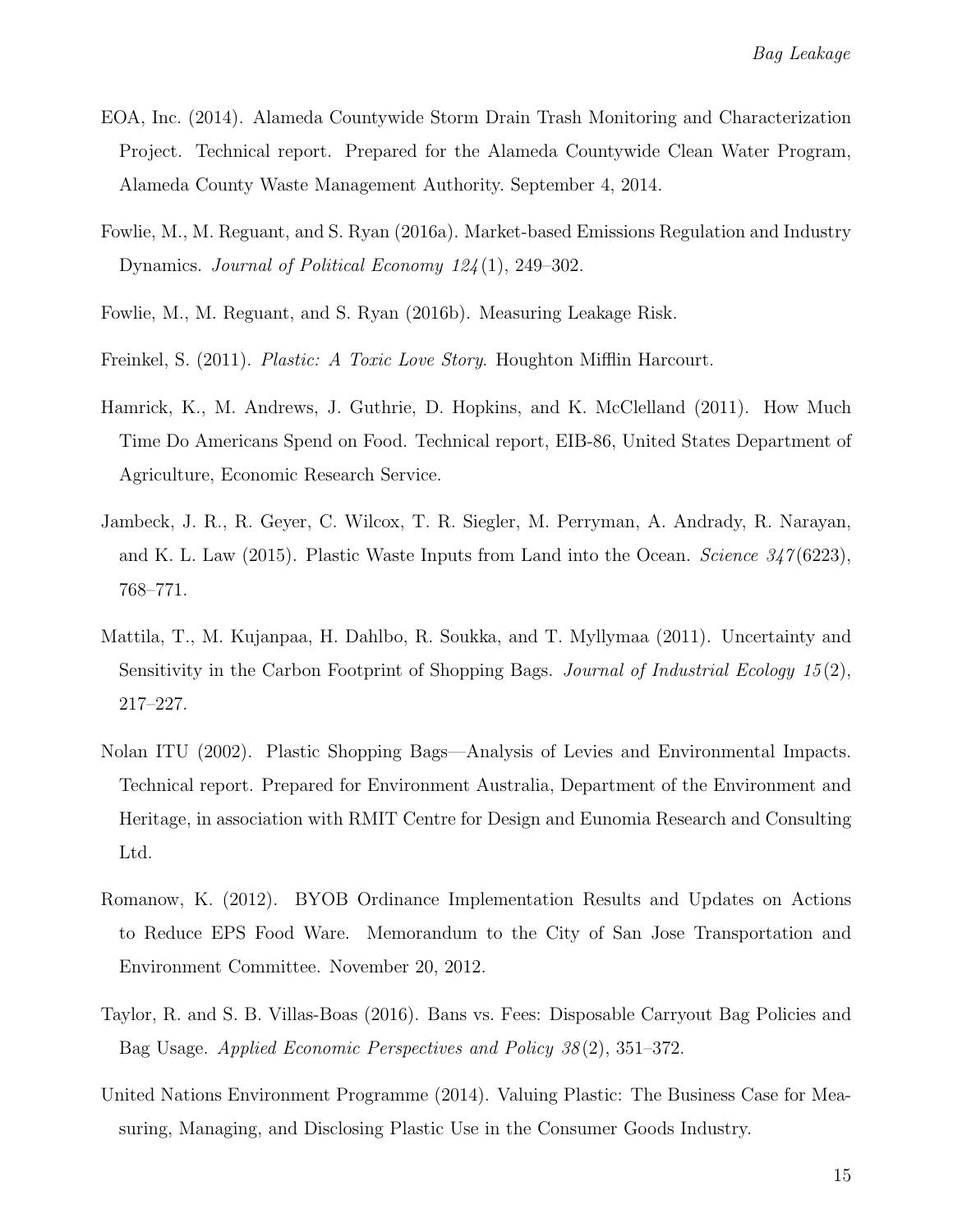<span id="page-16-0"></span>Wilcox, C., N. J. Mallos, G. H. Leonard, and A. Rodriguez (2016). Using Expert Elicitation to Estimate the Impacts of Plastic Pollution on Marine Wildlife. Marine Policy 65, 107–114.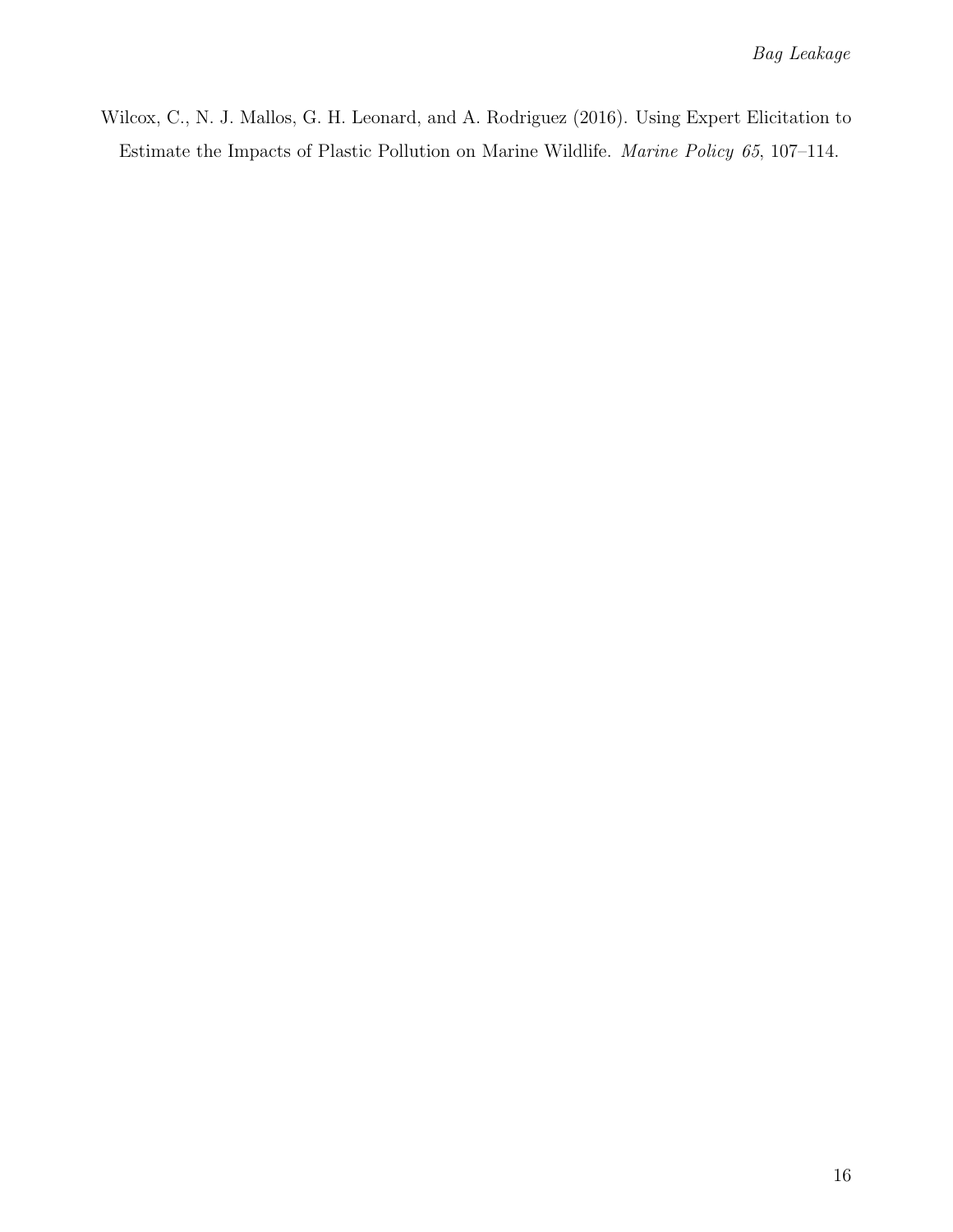| Jurisdiction           | Implementation | $#$ Stores | Pop.      | Med. HH Inc. |
|------------------------|----------------|------------|-----------|--------------|
|                        | Month          | in Sample  | (2015)    | (2015)       |
| City of San Jose       | January 2012   | 40         | 1,026,908 | \$84,647     |
| San Luis Obispo County | October 2012   | 17         | 281,401   | \$60,691     |
| Alameda County         | January 2013   | 68         | 1,638,215 | \$75,619     |
| Mendocino County       | January 2013   | 5          | 87,649    | \$42,980     |
| San Mateo County       | April 2013     | 41         | 765,135   | \$93,623     |
| City of Richmond       | January 2014   | 5          | 109,708   | \$55,102     |
| Sonoma County          | September 2014 | 25         | 502,146   | \$64,240     |

<span id="page-17-0"></span>Table 1: Jurisdiction and Store-Sample Characteristics

Note: Jurisdictions were chosen based on meeting all of the following criteria: (1) Jurisdiction is located in California, (2) Jurisdiction implemented a DCB policy by December 31, 2015, and (3) Jurisdiction is either an entire county or can be uniquely identified based on its 3-digit zip code. Sources: Author's calculation. Population and median household income statistics come from U.S. Census Bureau, Population Estimates Program (PEP) and American Community Survey (ACS). [Online,](https://www.census.gov/quickfacts/table/PST045216/06001) accessed Apr. 25, 2017.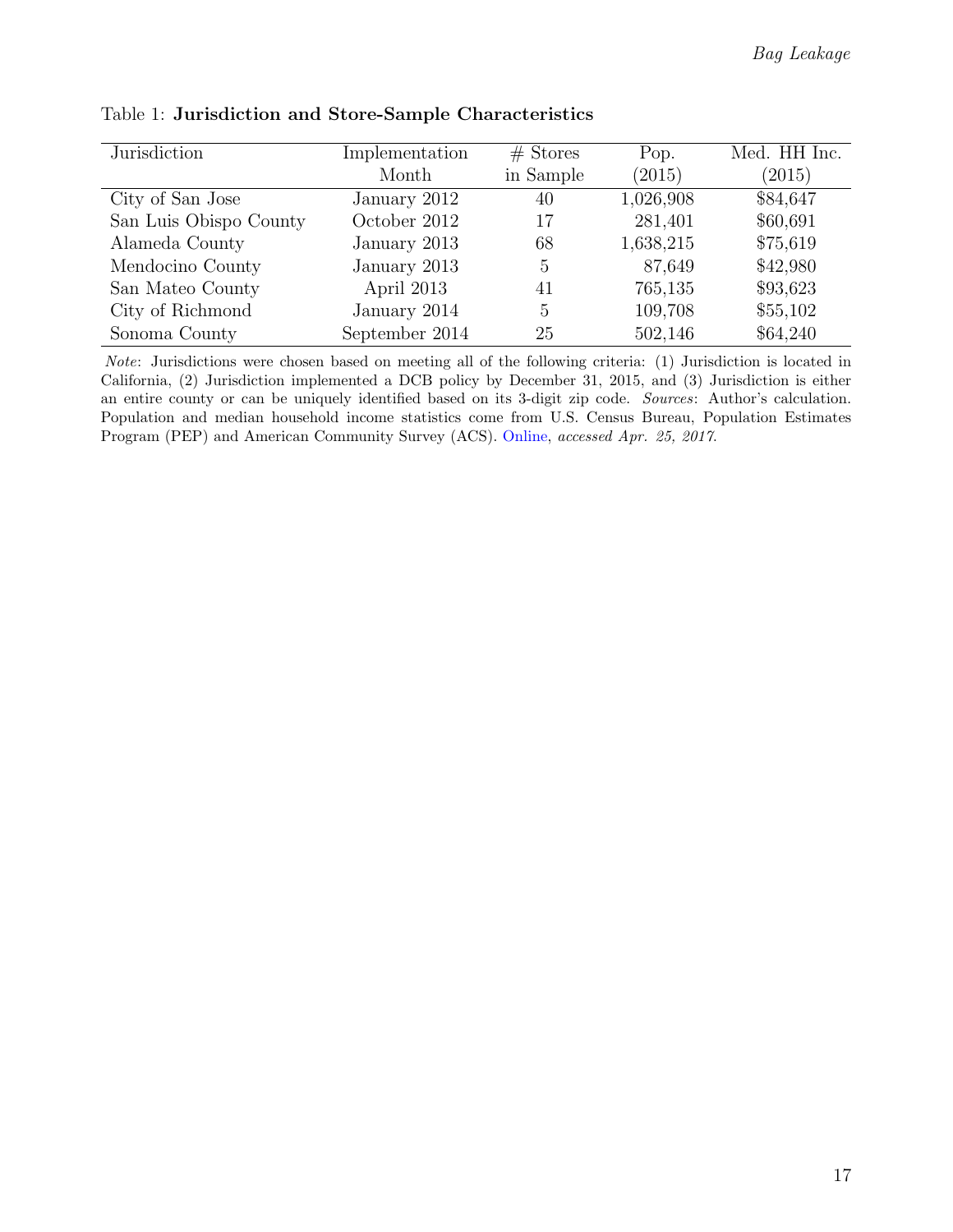| Variable                    | Mean      | Std. Dev  | $\overline{\text{Min}}$ | Max        | Obs.  |
|-----------------------------|-----------|-----------|-------------------------|------------|-------|
| Small Trash Bags (4 gal.)   |           |           |                         |            |       |
| Boxes sold per month        | 52.25     | 53.51     | 0.00                    | 439.00     | 9,136 |
| Bags sold per month         | 2,318.99  | 3,514.17  | 0.00                    | 34,740.00  | 9,136 |
| Bags per box                | 35.79     | 13.59     | 22.00                   | 112.50     | 9,012 |
| Price per box               | 2.89      | 0.67      | 1.36                    | 5.49       | 9,012 |
| Price per bag               | 0.09      | 0.02      | 0.03                    | 0.19       | 9,012 |
| Medium Trash Bags (8 gal.)  |           |           |                         |            |       |
| Boxes sold per month        | 33.73     | 31.08     | 0.00                    | 338.00     | 9,136 |
| Bags sold per month         | 1,218.39  | 2,033.91  | 0.00                    | 23,850.00  | 9,136 |
| Bags per box                | 27.80     | 16.09     | 20.00                   | 100.00     | 8,733 |
| Price per box               | 3.13      | 0.86      | 1.69                    | 5.75       | 8,733 |
| Price per bag               | 0.13      | 0.03      | 0.03                    | 0.22       | 8,733 |
| Tall Kitchen Bags (13 gal.) |           |           |                         |            |       |
| Boxes sold per month        | 412.98    | 347.56    | 23.00                   | 3,304.00   | 9,136 |
| Bags sold per month         | 21,209.03 | 21,734.06 | 1,419.00                | 190,217.00 | 9,136 |
| Bags per box                | 49.77     | 6.98      | 31.64                   | 77.57      | 9,136 |
| Price per box               | 6.80      | 0.85      | 3.88                    | 9.35       | 9,136 |
| Price per bag               | 0.16      | 0.02      | 0.09                    | 0.25       | 9,136 |
| Large Trash Bags (30 gal.)  |           |           |                         |            |       |
| Boxes sold per month        | 137.47    | 85.93     | 4.00                    | 869.00     | 9,136 |
| Bags sold per month         | 3,484.93  | 2,631.15  | $140.00\,$              | 27,556.00  | 9,136 |
| Bags per box                | 26.25     | 4.20      | 11.67                   | 40.85      | 9,136 |
| Price per box               | 6.58      | 0.90      | 3.92                    | 9.48       | 9,136 |
| Price per bag               | 0.30      | 0.03      | 0.16                    | 0.53       | 9,136 |
| <b>Sandwich Bags</b>        |           |           |                         |            |       |
| Boxes sold per month        | 546.84    | 512.17    | 6.00                    | 6,252.00   | 9,136 |
| Bags sold per month         | 58,891.85 | 60,442.03 | 720.00                  | 743,510.00 | 9,136 |
| Bags per box                | 106.01    | 11.85     | 66.00                   | 155.63     | 9,136 |
| Price per box               | 2.72      | 0.26      | 1.59                    | $3.63\,$   | 9,136 |
| Price per bag               | $0.04\,$  | 0.07      | 0.02                    | 1.22       | 9,136 |
| <b>Freezer Bags</b>         |           |           |                         |            |       |
| Boxes sold per month        | 324.32    | 222.32    | 20.00                   | 2,219.00   | 9,136 |
| Bags sold per month         | 8,450.76  | 7,050.96  | 461.00                  | 78,028.00  | 9,136 |
| Bags per box                | 23.34     | 3.82      | 14.67                   | 42.00      | 9,136 |
| Price per box               | 3.24      | 0.54      | 1.59                    | 6.11       | 9,136 |
| Price per bag               | 0.16      | 0.03      | 0.08                    | 0.30       | 9,136 |

<span id="page-18-0"></span>Table 2: Scanner Date Store-by-Month Summary Statistics; Pre-policy (2008-2011)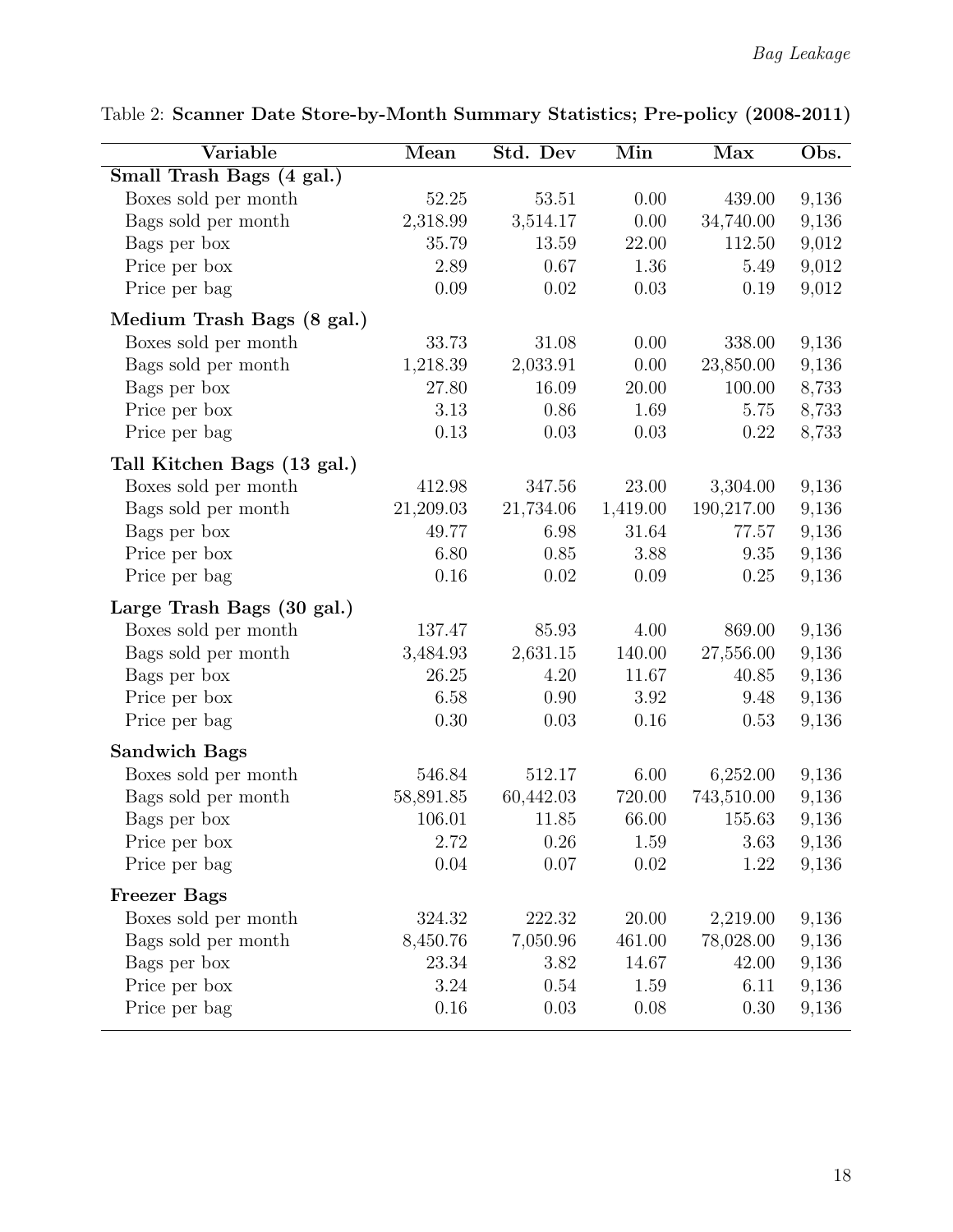| Variable                 | Mean      | Std. Dev  | Min    | Max        | Obs.  |
|--------------------------|-----------|-----------|--------|------------|-------|
| <b>Food Storage Bags</b> |           |           |        |            |       |
| Boxes sold per month     | 570.28    | 416.84    | 40.00  | 3,928.00   | 9,136 |
| Bags sold per month      | 18,999.07 | 15,815.79 | 865.00 | 184,290.00 | 9,136 |
| Bags per box             | 30.09     | 2.34      | 16.50  | 45.27      | 9,136 |
| Price per box            | 3.23      | 0.42      | 1.33   | 5.61       | 9,136 |
| Price per bag            | 0.23      | 0.20      | 0.06   | 2.13       | 9,136 |
| <b>Oven Bags</b>         |           |           |        |            |       |
| Boxes sold per month     | 86.06     | 131.20    | 0.00   | 2,968.00   | 9,136 |
| Bags sold per month      | 344.58    | 423.19    | 0.00   | 9,385.00   | 9,136 |
| Bags per box             | 5.56      | 1.13      | 1.00   | 10.00      | 9,069 |
| Price per box            | 3.24      | 0.59      | 0.39   | 5.49       | 9,069 |
| Price per bag            | 0.95      | 0.37      | 0.14   | 3.89       | 9,069 |
| Paper Sacks              |           |           |        |            |       |
| Boxes sold per month     | 56.27     | 54.86     | 0.00   | 604.00     | 9,136 |
| Bags sold per month      | 4,837.58  | 4,003.18  | 0.00   | 35,650.00  | 9,136 |
| Bags per box             | 89.01     | 17.58     | 31.67  | 100.00     | 9,118 |
| Price per box            | 2.12      | 0.32      | 1.21   | 3.63       | 9,118 |
| Price per bag            | 0.03      | 0.01      | 0.01   | 0.16       | 9,118 |

Source: Author's calculations from retail scanner data.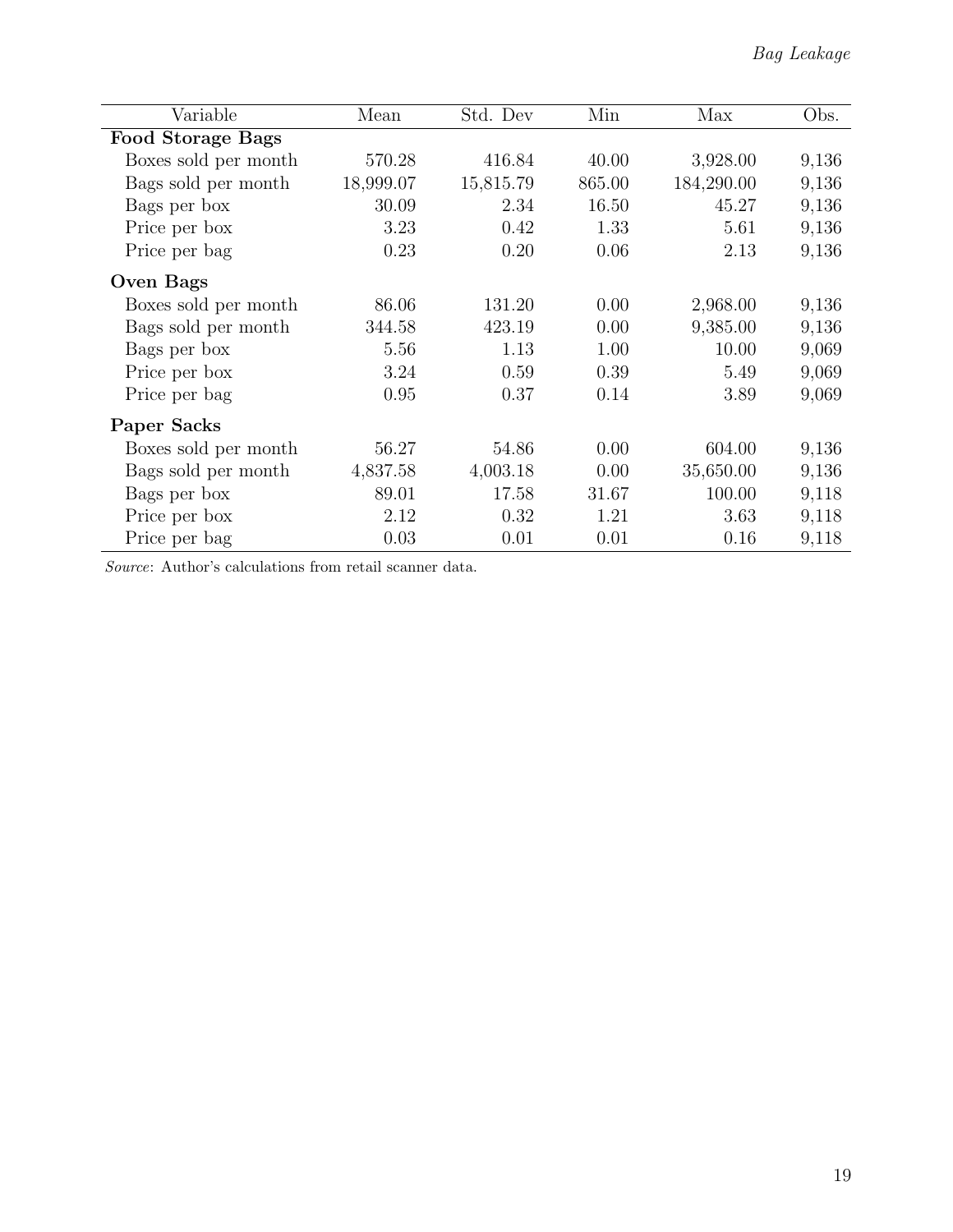| Variable                    | Mean | Std. Dev | Min  | Max   | Obs.  |
|-----------------------------|------|----------|------|-------|-------|
| <b>Without DCB Policies</b> |      |          |      |       |       |
| Plastic bags per txn.       | 3.73 | 3.71     | 0.00 | 30.00 | 2,017 |
| Paper bags per txn.         | 0.04 | 0.39     | 0.00 | 8.00  | 2,017 |
| Reusable bags per txn.      | 0.15 | 0.63     | 0.00 | 7.00  | 2,017 |
| With DCB Policies           |      |          |      |       |       |
| Plastic bags per txn.       | 0.00 | 0.00     | 0.00 | 0.00  | 2,407 |
| Paper bags per txn.         | 0.50 | 1.19     | 0.00 | 14.00 | 2,407 |
| Reusable bags per txn.      | 1.01 | 1.42     | 0.00 | 10.00 | 2,407 |

<span id="page-20-0"></span>Table 3: In-Store Data Summary Statistics

Source: Author's calculations from in-store observational data.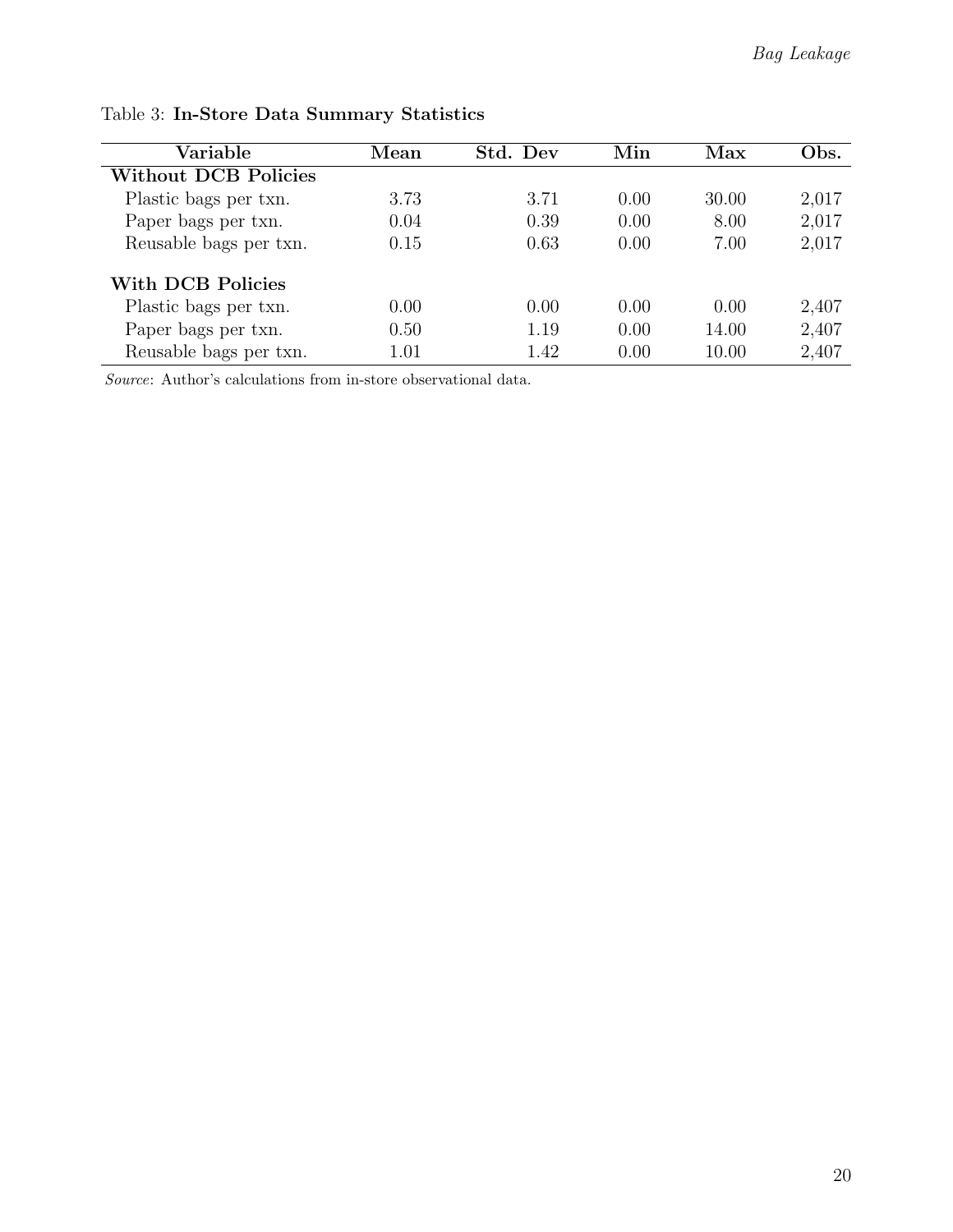|                                 |                                                                      |                   | Volume         |
|---------------------------------|----------------------------------------------------------------------|-------------------|----------------|
| <b>Bag Product Group</b>        | Material                                                             | Weight            | Capacity       |
|                                 |                                                                      | (lb/bag)          | (gal/bag)      |
|                                 |                                                                      |                   |                |
| Trash & Storage Bags            |                                                                      |                   |                |
| Small trash bag                 | LDPE; $18in \times 17in \times 0.5mi$                                | 0.0101            | 4              |
| Medium trash bag                | LDPE; $20\frac{1}{2}$ in× $20$ in× $0.69$ mil                        | 0.0187            | 8              |
| Tall kitchen bag                | LDPE; $24in\times28\frac{3}{8}in\times0.78mi$                        | 0.0351            | 13             |
| Large trash bag                 | LDPE; $30in \times 33in \times 0.85mi$                               | 0.0555            | 30             |
| Sandwich bag                    | LDPE; $6\frac{1}{2}$ in $\times$ 5 $\frac{7}{8}$ in $\times$ 1.50mil | 0.0038            | 0.2            |
| Freezer bag                     | LDPE; $10\frac{1}{2}$ in $\times 10\frac{3}{4}$ in $\times 3.00$ mil | 0.0224            | 1              |
| Food storage bag                | LDPE; $13in \times 15in \times 1.75mi$                               | 0.0225            | $\overline{2}$ |
| Oven bag                        | Nylon; $22in \times 20in \times 1.18mi$                              | 0.0428            | 8              |
| Paper sack <sup>1</sup>         | Kraft Paper                                                          | 0.0220            | 1              |
| Carryout Bags                   |                                                                      |                   |                |
| Plastic carryout $bag2$         | <b>HDPE</b>                                                          | 0.0077            | $\overline{4}$ |
| Paper carryout bag <sup>3</sup> | Kraft Paper; Flat Handles                                            | 0.1267            | $\overline{5}$ |
| Reusable carryout bag           | Woven $PP4$                                                          | 0.3086            | 6              |
|                                 | Non-woven $PP5$                                                      | $0.2372 - 0.2736$ | $5 - 6$        |
|                                 | $\mathrm{Cotton}^5$                                                  | $0.1735 - 0.5051$ | $5 - 9$        |
|                                 | Heavy duty LDPE <sup>5</sup>                                         | $0.0606 - 0.0937$ | $5 - 6$        |

#### <span id="page-21-0"></span>Table 4: Bag Product Group Characteristics

 $Note: LDPE = low-density polyethylene. HDPE = high-density polyethylene. PP = polypropylene. LDPE$ has a density of 0.0330 lb/in<sup>3</sup> (Sterling Plastics, Inc. [Online,](http://sterlingplasticsinc.com/materials/ldpe-low-density-polyethylene/) accessed Apr. 25, 2017). HDPE has a density of 0.0347 lb/in<sup>3</sup> (Plastics International. [Online,](https://www.plasticsintl.com/datasheets/HDPE.pdf) accessed Apr. 25, 2017). Nylon has a density of 0.0412 lb/in<sup>3</sup> (AZO Materials. [Online,](http://www.azom.com/article.aspx?ArticleID=477) accessed Apr. 25, 2017). mil = a thousandth of an inch. Unless otherwise indicated, bag weights are calculated by author using material densities and standard bag dimensions.

<sup>1</sup>Source: Uline. "Paper Grocery Bags –  $6 \times 3\frac{5}{8} \times 11$ ", #6, Kraft" [Online,](https://www.uline.com/Product/Detail/S-7083/Retail-Bags-Paper/Paper-Grocery-Bags-6-x-3-5-8-x-11-6-Kraft) accessed Apr. 25, 2017.

<sup>2</sup> Source: CalRecycle. "Diversion Study Guide, Appendix I; Conversion Factors: Glass, Plastic, Paper, and Cardboard." [Online,](http://www.calrecycle.ca.gov/LGCentral/Library/DSG/IRecycl.htm) accessed Apr. 25, 2017.

<sup>3</sup>Source: Uline. "Paper Grocery Bags –  $12 \times 7 \times 14$ ", 17 Barrel, Flat Handle, Kraft" [Online,](https://www.uline.com/Product/Detail/S-18691/Retail-Bags-Paper/Paper-Grocery-Bags-12-x-7-x-14-1-7-Barrel-Flat-Handle-Kraft) accessed Apr. 25, 2017.

<sup>4</sup> Source: ReuseThisBag.com. "Woven Polypropylene Grocery Bag." [Online,](https://www.reusethisbag.com/product/woven-grocery-bag) accessed Apr. 25, 2017.

<sup>5</sup>Source: Environment Agency. "Life Cycle Assessment of Supermarket Carrier Bags: A Review of the Bags Available in 2006." [Online,](https://www.gov.uk/government/uploads/system/uploads/attachment_data/file/291023/scho0711buan-e-e.pdf) accessed Apr. 25, 2017.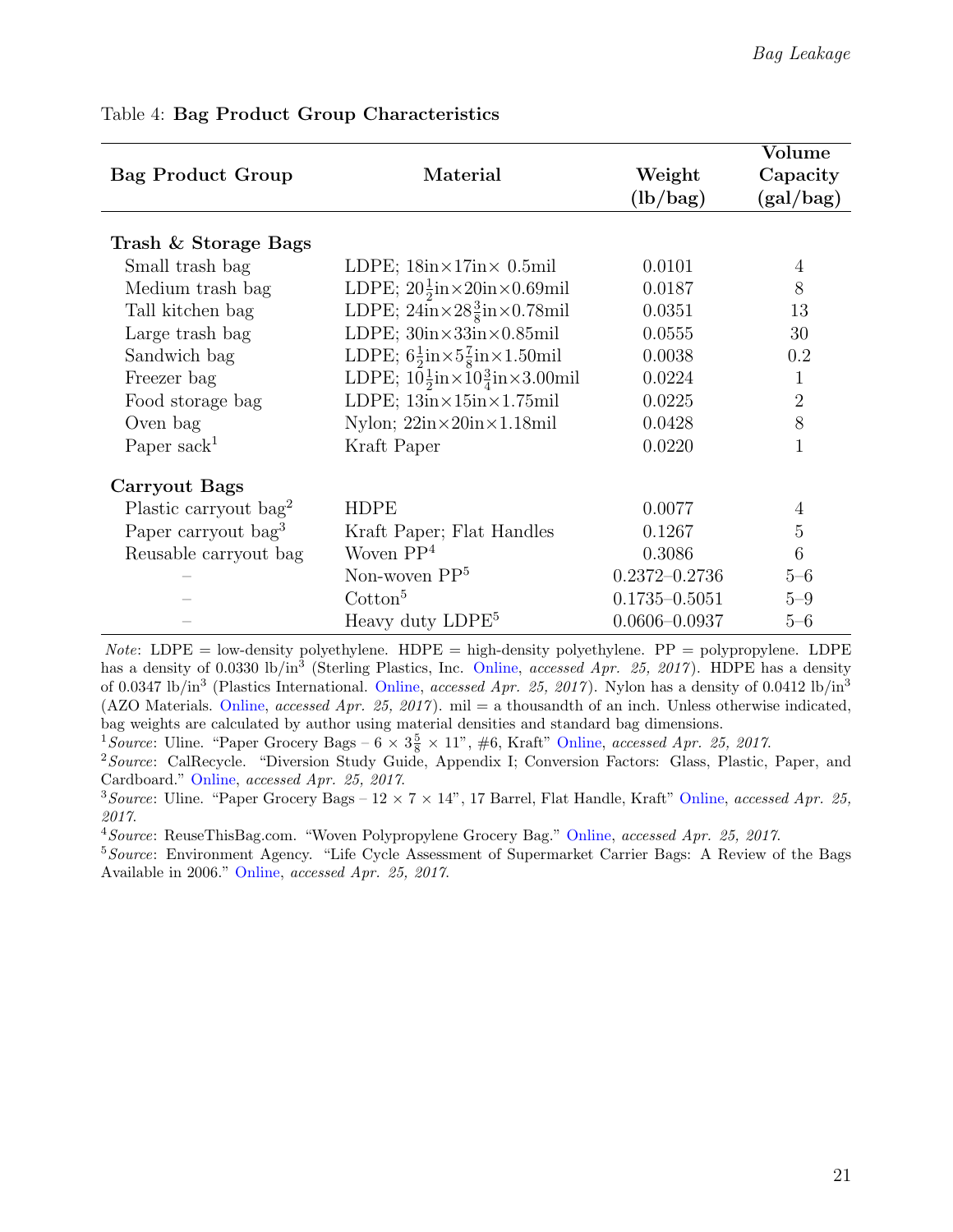|                      | (1)            | $\left( 2\right)$                   | $\left(3\right)$ | $\left(4\right)$ |
|----------------------|----------------|-------------------------------------|------------------|------------------|
|                      | $\Delta$ Bags/ | $\Delta$ Bags/                      | $\Delta$ Bags/   | $\Delta$ Lbs/    |
|                      | $Store-Month1$ | $\mathrm{T}\mathrm{x} \mathrm{n}^1$ | $\text{Year}^2$  | $\text{Year}^3$  |
|                      |                |                                     |                  |                  |
| <b>Trash Bags</b>    |                |                                     |                  |                  |
| Small trash bag      | 2,547          |                                     | 437 million      | 4.4 million      |
| Medium trash bag     | 1,719          |                                     | 295 million      | 5.5 million      |
| Tall kitchen bag     | 1,020          |                                     | 175 million      | 6.1 million      |
| Carryout Bags        |                |                                     |                  |                  |
| Plastic carryout bag |                | $-3.686$                            | $-5,234$ million | $-40.3$ million  |
| Paper carryout bag   |                | 0.382                               | 542 million      | 68.7 million     |
| Net $\Delta$         |                |                                     | $-3,785$ million | 44.4 million     |

#### <span id="page-22-0"></span>Table 5: Effect of DCB Policies on Annual Bag Usage and Weight in California

 $1$ Note: Changes in bag usage come from the estimation of event study equations 1 and [2,](#page-6-0) as show in figures [2](#page-24-0) and [3.](#page-25-0) For the trash bag products, I present the  $\hat{\beta}_8$  estimates and for the carryout bag products, I present the  $\hat{\beta}_3$  estimates.

 $2Note: Changes in trash bag usage is calculated using the estimate that California had 10,891 supermarks,$ other grocery stores and specialty food stores and 3,395 general merchandise stores in 2014, for a total of 14,286 food stores (source: U.S. Census Bureau, 2014 County Business Patterns. [Online,](https://factfinder.census.gov/faces/tableservices/jsf/pages/productview.xhtml?pid=BP_2014_00A1&prodType=table) accessed Apr. 25, 2017 ). Changes in carryout bag usage is calculated using the estimate that Californian adults make 1.42 billion grocery transactions per year. [Hamrick et al.](#page-15-5) [\(2011\)](#page-15-5) estimate how much time Americans spend on food and find that the average adult in the U.S. grocery shops once every 7.194 days, which is 50.74 times per year. According to the 2010 Census, there are 28 million adults in California. Thus Californian adults make roughly 1.42 billion trips to the grocery store annually.

<sup>3</sup>Note: Changes in the pounds of material per year are calculated using the bag material and weight information from Table [4.](#page-21-0)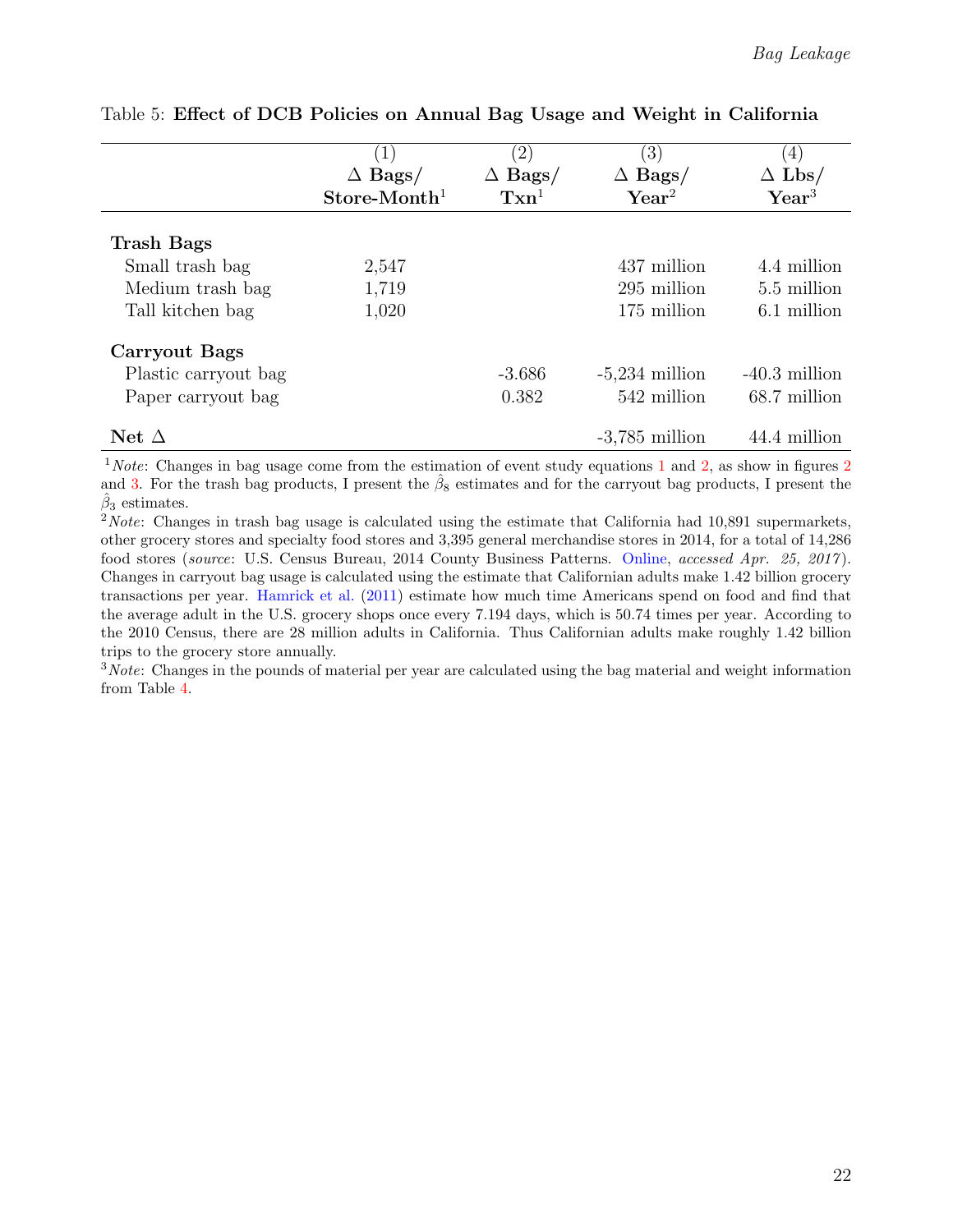

#### Figure 1: Effect of DCB Policies on Bag Purchases  $(Scanner\ Data)$

<span id="page-23-0"></span>23

8 -7 -6 -5 -4 -3 -2 -1 0 1 - 2 -3 -4 -5 6 7 ≥8<br>Months Since DCB Policy<br>The figure panels display the  $\hat{\beta}_l$  coefficient<br>Id in store *s*, jurisdiction *j*, and month-of<br>clustered at the store level.  $8$  -7 -6 -5 -4 -3 -2 -1 0 1 - 2 -3 -4 -5 6 7  $\geq$ 8<br>Months Since DCB Policy<br>es from event study Equation 1. The depe<br>m. Upper and lower 95% confidence interv  $8 - 7 - 6 - 5 - 4 - 3 - 2 - 1 - 0 - 1 - 2 - 3 - 4 - 5 = 6 - 7 - 28$ <br>
Fiable is logged number of product group<br>
lepicted in gray, estimated using standard *Note*: The figure panels display the  $\hat{\beta}_l$  coefficient estimates from event study Equation [1.](#page-5-2) The dependent variable is logged number of product group B bags sold in store s, jurisdiction j, and month-of-sample m. Upper and lower  $95\%$  confidence intervals are depicted in gray, estimated using standard errors clustered at the store level.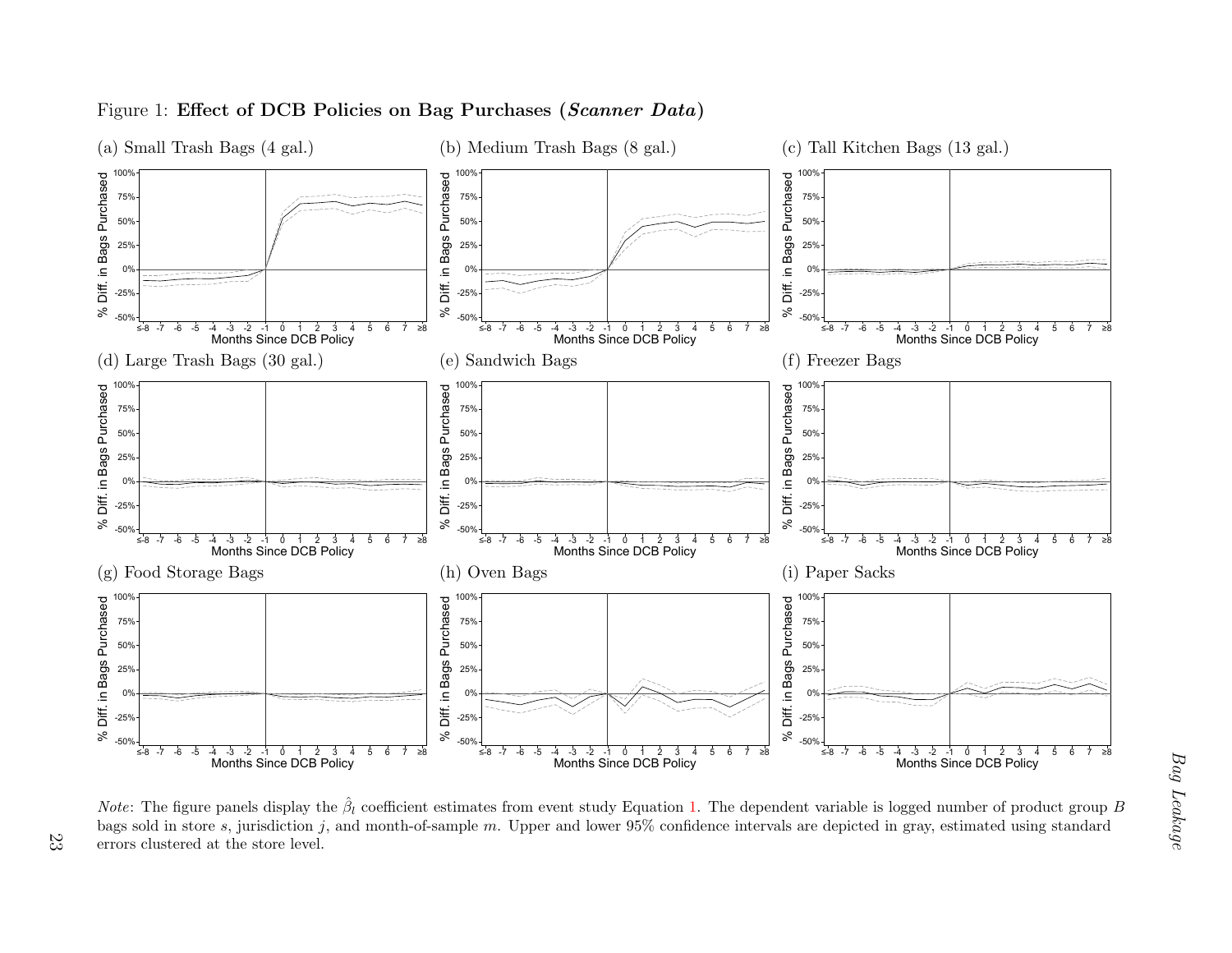

#### Figure 2: Effect of DCB Policies on Trash Bag Purchases  $(Scanner\ Data)$

<span id="page-24-0"></span>24

 $8$  -7  $-6$  -5  $-4$  -3  $-2$  -1  $0$  1  $-2$  3  $-3$  -4  $-5$  6 7 ≥8<br>Months Since DCB Policy<br>at study Equation 1. The dependent variables for<br>o)—the pounds of product group *B* bags sold; a<br>ated using standard errors clustered  $8 - 7 - 6 - 5 - 4 - 3 - 2 - 1 = 0 - 1 - 2 - 3$ <br>
Months Since DCB Policy<br>
is in jurisdiction j and month-of-sample m are: 1<br>
is (p) to (r)—the price of product group B bags Note: The figure panels display the  $\hat{\beta}_l$  coefficient estimates from event study Equation [1.](#page-5-2) The dependent variables for store s in jurisdiction j and month-of-sample m are: panels (i) to (i) the number of product grou (j) to (l)—the number of product group B bags sold; panels (m) to (o)—the pounds of product group B bags sold; and panels (p) to (r)—the price of product group B bags sold. Upper and lower 95% confidence intervals are depicted in gray, estimated using standard errors clustered at the store level.